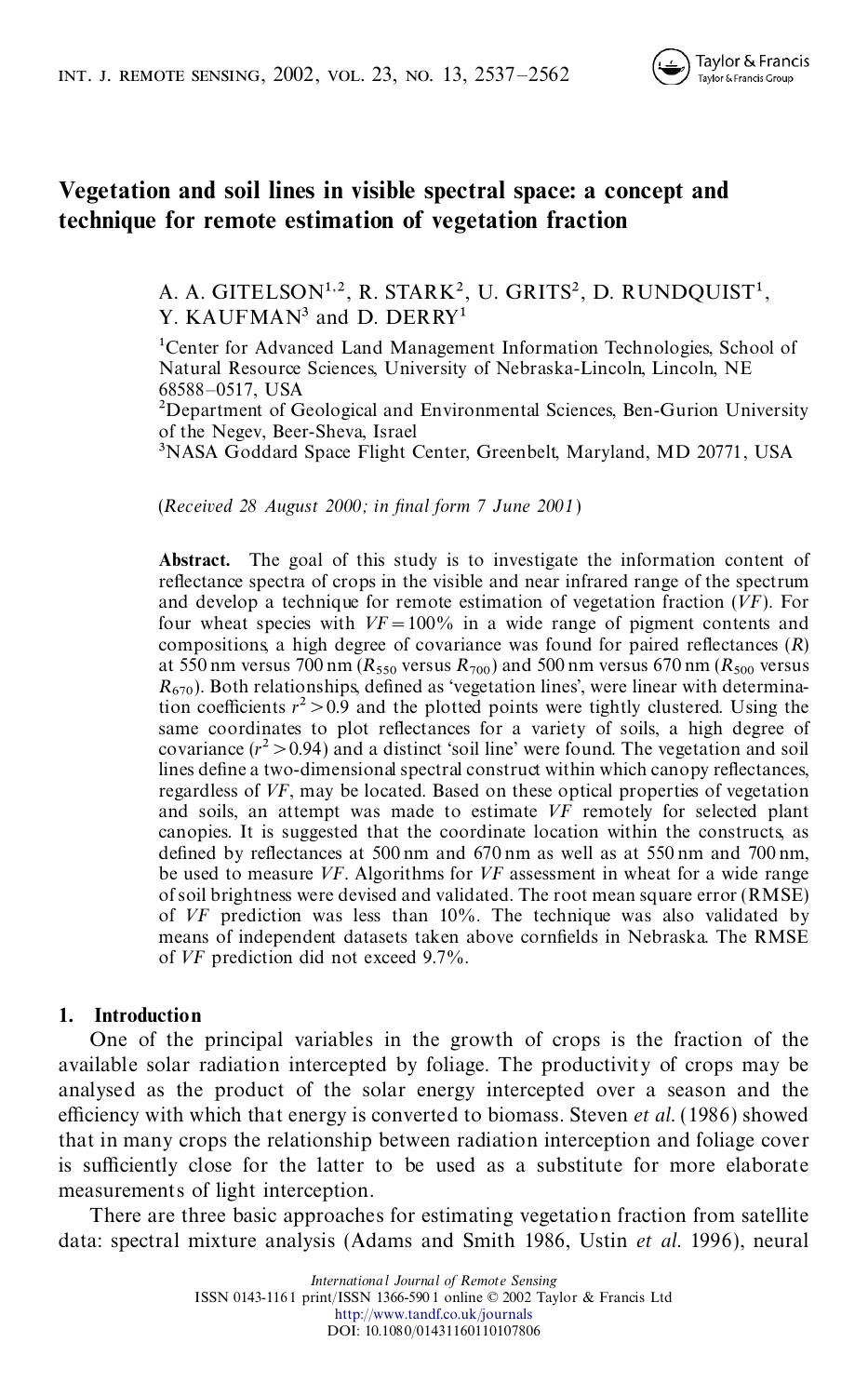networks (Baret *et al.* 1995), and vegetation indices. Spectral mixture analysis with the use of reference end-members was employed to model reflectance data as mixtures of green vegetation, non-photosynthetic vegetation, soils, and shade (Roberts *et al.*) 1993). It is an effective way to monitor vegetation cover. Linear spectral mixture modelling combined with principal component analysis has allowed the assessment of relevant agricultural and agronomic information in a natural scene using 10–20 spectral channels (Lelong *et al.* 1998). This technique requires ancillary ground measurements of pertinent biophysical variables in order to determine the empirical relationship between those variables and unmixing fractions for each different set of hyperspectral data. Other problems with spectral mixing were described by Price  $(1994)$ .

Baret *et al.* (1995) successfully used neural networks to estimate canopy gap fraction and showed that it can be accurately estimated from NIR and red reflectances with the only ancillary information being the vegetation type and soil line characteristics. This 'black box' technique, which is dependent on the dataset used in the training process, performed better than the best vegetation index. They used a simulation model to provide a large dataset covering the possible range of variables. The main limitation of this approach results from the approximations and assumptions made in the modelling of the radiative transfer, and in the distribution of the input variables of the model. The vegetation fraction derived from the mixture modelling as well as from neural networks is not a straightforward estimation of the vegetation amount and requires careful analysis (Garcia-Haro *et al.* 1996 ).

Spectral vegetation indices are widely used indicators of temporal and spatial variations in vegetation structure and biophysical parameters (see reviews by Verstraete *et al.* 1996 and Moran *et al.* 1997 and references therein). This approach has already proven to be relevant to many requirements of vegetation status monitoring including assessment and monitoring of changes in canopy biophysical prop erties such as vegetation fraction (*VF*), leaf area index (LAI), fraction of absorbed photosynthetically active radiation, and net primary production (Asrar *et al.* 1984, Holben 1986, Myneni *et al.* 1995, 1997, Sellers 1985, Tucker 1979). Most vegetation indices combine information contained in two spectral bands, red and near-infrared (NIR). Considerable effort has been expended in improving the Normalized Difference Vegetation Index (NDVI) and in developing new indices to compensate both for the atmosphere (Kaufman 1989, Kaufman and Tanre 1992), and canopy background (Baret *et al.* 1989, 1993, Huete 1988, Huete *et al.* 1994). Nevertheless, the indices have limitations, some of which are due either to choices of band location and width (Sellers 1985, Yoder and Waring 1994, Gitelson *et al.* 1996, Myneni *et al.* 1997, Roberts *et al.* 1997), or to the fact that at midseason NIR reflectance levels off or even decreases with an increase of *VF* (see, for example, Colwell 1974, Daughtry *et al.* 1980, Kanemasu 1974, Jackson and Ezra 1985, Tucker *et al.* 1981 ). This behaviour prevents use of the NIR for estimation of moderate to high vegetation cover in crops.

A few authors have considered using only the visible range of the spectrum for estimating *VF*. Kanemasu (1974) found that NIR reflectance from wheat, sorghum, and soybean was highest at midseason and then levelled off and even decreased, while *VF* increased. He recommended using the ratio of reflectances at 545 and 655 nm as a measure of *VF* regardless of the crop type. Pickup *et al.* (1993) found, in the case of rangeland in Australia, that the red and NIR Landsat MSS bands allow much less separation of vegetation and soil than the green and red bands.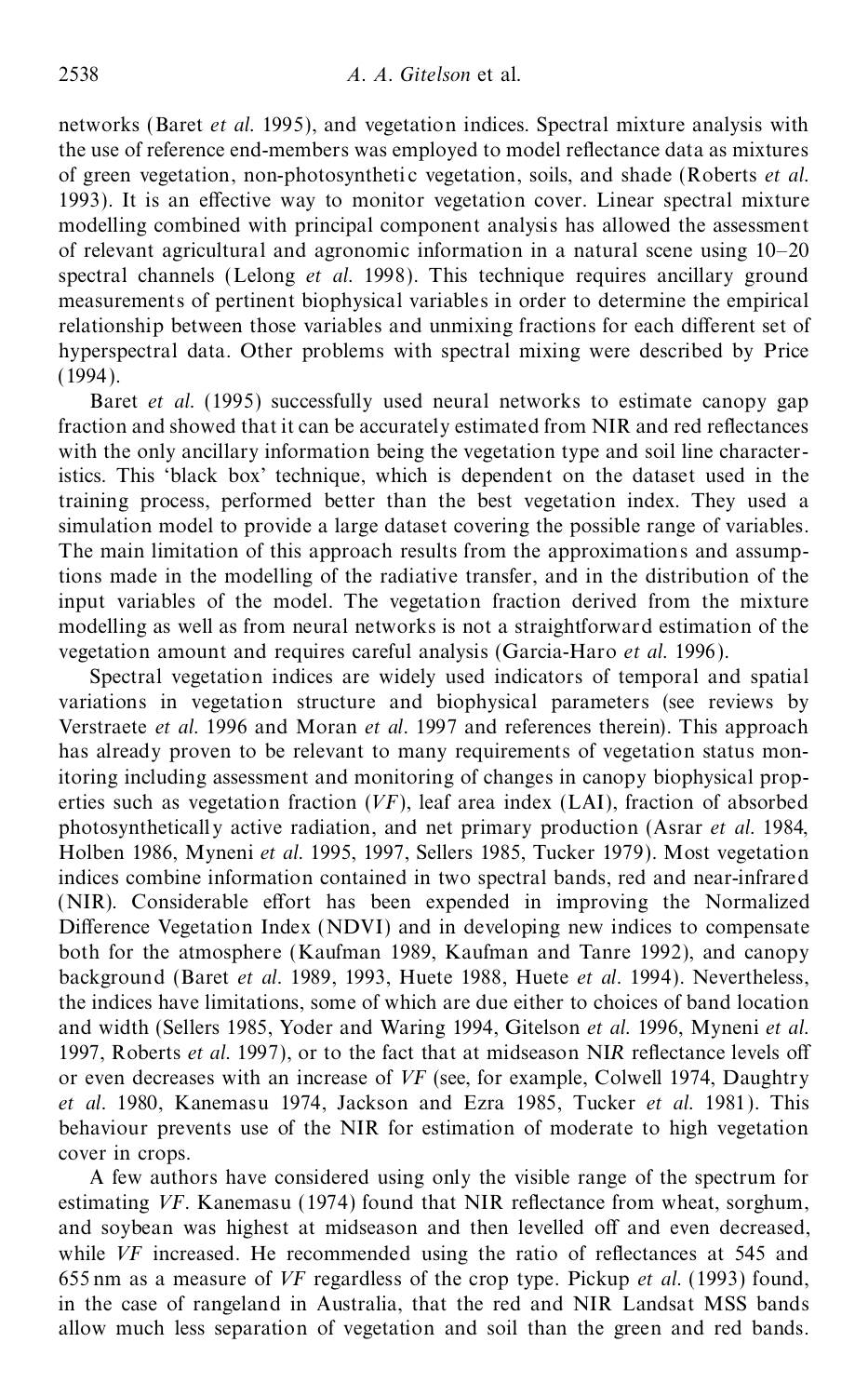They developed a vegetation cover index using the green and red data space. That index was similar in form to the perpendicular vegetation index of Richardson and Weigand (1977), although Pickup *et al.* (1993) used only bands in the visible range of the spectrum. The index was calculated by identifying the soil line and determining the perpendicular distance of each pixel from that line. The distance was then scaled using distances calculated for points (or pixels) containing 100% vegetation cover. Kim *et al.* (1994) used high spectral resolution radiometry for remote sensing estim ates of absorbed photosynthetically active radiation in vegetation canopies in the presence of nonphotosyntheti c background material such as soil and leaf litter. They developed the chlorophyll absorption ratio index that utilized three spectral bands at 550 nm, 670 nm and 700 nm. To estimate *VF*, Gitelson *et al.* (2002) suggested using visible atmospherically resistant indices in the forms  $VARI_{green} = (R_{green} - R_{red})/$  $(R_{\text{green}} + R_{\text{red}} - R_{\text{blue}})$ , and  $VARI_{700} = (R_{700} - 1.7 * R_{\text{red}} + 0.7 * R_{\text{blue}})/(R_{700} + 2.3 * R_{\text{red}} - 1.7 * R_{\text{blue}})$ 1.3<sup>\*</sup> $R_{\text{blue}}$ ), where  $R_{\text{blue}}$ ,  $R_{\text{green}}$ , and  $R_{\text{red}}$  are 1.3\* $R_{blue}$ ), where  $R_{blue}$ ,  $R_{green}$ , and  $R_{red}$  are reflectances in MODIS spectral channels, and  $R_{700}$  is reflectance in the ME*RIS* (695–705) spectral channel. The index was found to be linearly dependent on wheat and corn *VF*.

Strong relationships between reflectance at 550 nm  $(R_{550})$  and at 700 nm  $(R_{700})$ were found for leaves of different and unrelated plant species (Chappelle *et al.* 1992, Gitelson and Merzlyak 1994a, b, 1996, McMurtrey III *et al.* 1994). The reflectance ratio  $R_{550}/R_{700}$  was found to be virtually constant regardless of the differences in chlorophyll and carotenoids content. Similarity between  $R_{550}$  and  $R_{700}$  could be understood if pigments occurring exactly in the same proportion affect the absorption at these wavelengths (Gitelson and Merzlyak 1996). In the range 550 nm to 700 nm, both Chl-a and Chl-b play a major, even dominant, role in light absorption. Among the carotenoids present in the chloroplasts of higher plant leaves, only  $\beta$ -carotene exhibited absorbance at 550 nm, but in an extremely small amount (Lichtenthaler, 1987). In the presence of trace amounts of chlorophylls  $( $3 \text{ mg m}^{-2}$ )$  and considerable quantities of carotenoids ( $>30$  mg m<sup>-2</sup>), there is no evidence for the contribution of the carotenoids to reflectance at 550 nm (Gitelson and Merzlyak 1996, Merzlyak *et al.* 1999). Reflectance at 700 nm is mainly a result of absorption by Chl-a; however, it cannot be ruled out that Chl-b also contributes to the absorption at 700 nm. Thus, the near-perfect covariance  $(r^2 > 0.98)$  between  $R_{550}$  and  $R_{700}$  is a result of a very close relationship between Chl-a and Chl-b and negligible absorption by carotenoids at 550 nm.

A strong degree of covariance between reflectances  $R_{670}$  and  $R_{500}$  for leaves in a wide range of pigment content and composition was reported (Gitelson *et al.* 1996 ). The ratio  $R_{670}/R_{500}$  remained constant for leaves with chlorophyll contents ranging from 150 to more than  $700 \text{ mg m}^{-2}$ . The exception to this occurs with strongly stressed or senescing (yellowing) leaves with low (below  $150 \,\mathrm{mg\,m}^{-2}$ ) Chl content (Merzlyak *et al.* 1999).  $R_{500}$  is controlled by total pigment content (i.e. the combined absorption of Chl-a, Chl-b, and carotenoids), while  $R_{670}$  is governed solely by total Chl content (absorption by Chl-a and Chl-b). In slightly green to dark-green leaves, total Chl content and total pigment content vary almost synchronously; thus, the ratio of total pigment content to total Chl content remains practically constant in a wide range of pigment content and composition (Merzlyak *et al.* 1999). It explains the high correlation that exists between  $R_{500}$  and  $R_{670}$ .

Thus, it is reasoned that these relationships, inherent for leaf reflectance in (500, 670) and (550, 700) data spaces, might be applied to improve existing procedures for both identifying the vegetation end-member (versus soil) and assessing *VF*.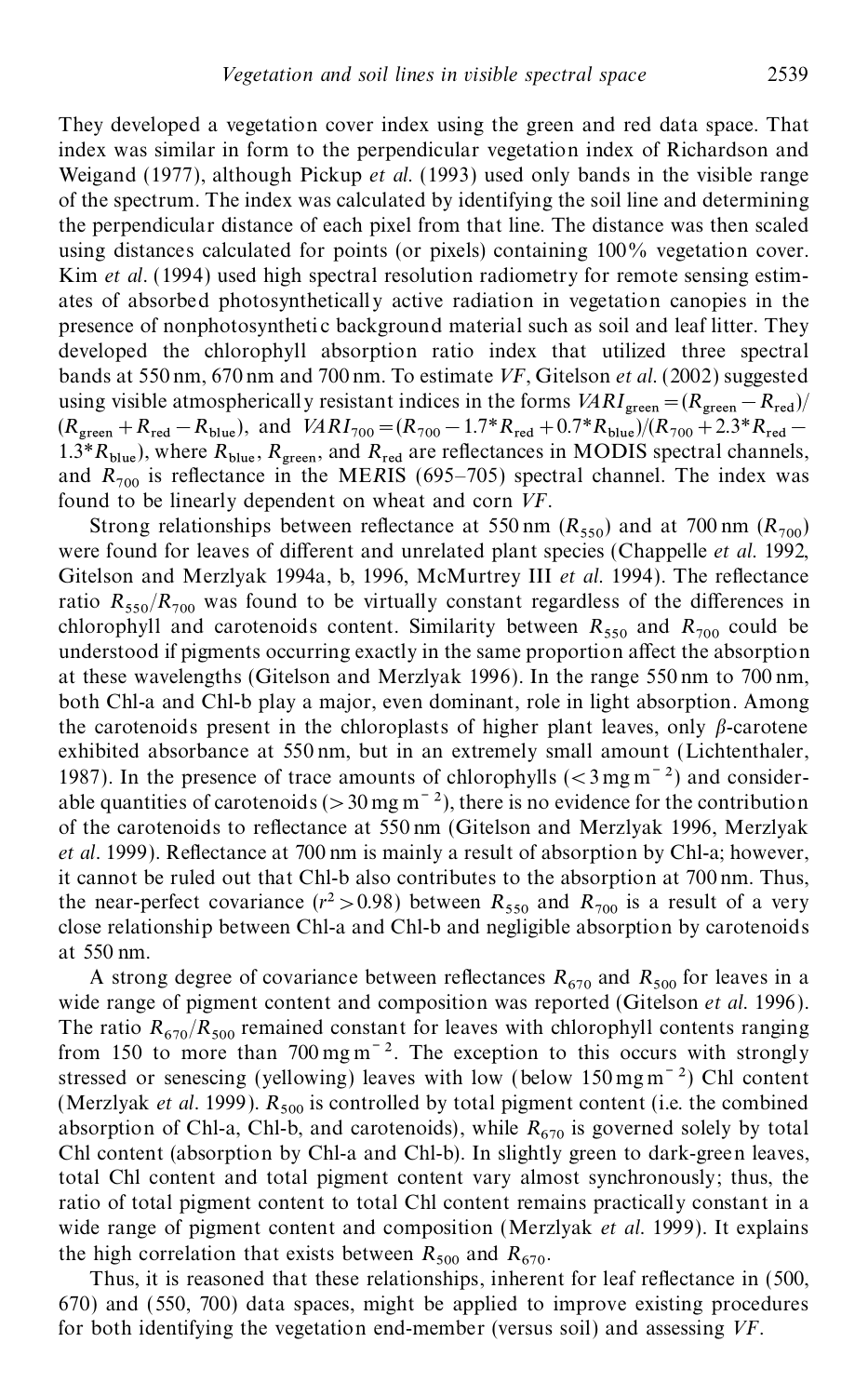This article describes a technique for estimating VF based on reflectances in either the green (near 550 nm) and the red edge (near 700 nm) or the blue (around 500 nm) and the red (660–680 nm), both of which seem more robust in estimating crop vegetation cover than the red-infrared indices commonly used. Close-range radiometer data were collected and analysed in order to demonstrate how reflectance responded to targets representing a wide range of wheat *VF*. Then, the developed technique was validated by independent datasets for four wheat species. Finally, we document, based on radiometer data taken over cornfields in Nebraska, how the technique performed over an entire growing season. In this way, evidence can be provided of the extent to which the proposed techniques are affected by changes in vegetation greenness and canopy structure.

Thus, it is proposed to use only the visible range of the spectrum to estimate quantitatively *VF*, and link these findings to new satellite technologies and the high spectral and radiometric resolutions achieved in the recently launched SeaWiFS, MODIS, ASTER, MISR, and MERIS.

The approach taken was first to study the reflectance of wheat with 100% VF in order to test whether the leaf-level relationships  $(R_{670}$  versus  $R_{500}$  and  $R_{550}$  versus  $R_{700}$ ) are valid at the canopy level. Subsequently, the variability in spectral responses from soils and wheat (with 100% *VF*) was investigated in two spectral spaces (500, 670) and (550, 700) as a means of assessing their utility as baselines against which vegetation growth and development could be quantitatively compared and analysed.

#### **2. Methods and techniques**

The study took place in agricultural fields near the city of Beer-Sheva, Israel  $(31^{\circ}13'N; 34^{\circ}48'E)$ , located on the northern edge of the Negev Desert. The crops were irrigated on a regular basis by the water effluent from a nearby reservoir using sprinklers installed in straight parallel lines. In the first year, experiments were conducted from the middle of December 1997 until the middle of May 1998, and the crops consisted of four species of wheat (*T*. *aestivum*)*Ð Ariel* ` ', *Ayalon* ` ', `*Beit*- *Hashita*', and '*Yaniv*'. The differences among the species is mainly in their purpose for growing—grains versus silage. There is also a difference in their physical parameters such as height and density of canopy. In the second year, experiments were conducted from the middle of November 1998 until the end of March 1999; one species of wheat was investigated—*Ayalon*'. The data were collected over the course of the growing cycle (from seeding until harvesting), at one to two week intervals.

Radiometric data were collected close to solar noon (between 11am and 1pm); changes in solar zenith were minimal. Each measurement campaign (11 total in the  $1997/98$  season and 13 total in the 1998/99 season) took about an hour. Reflectance spectra were acquired within each field at a few randomly selected locations on each measurement date; measurement locations were not retained from one data collection campaign to the next. Reflectance spectra were measured above the canopy using a high spectral resolution spectroradiometer, a Licor LI-1800, in the range 400 nm–1100 nm with a spectral resolution of 2 nm. To measure upwelling radiance of the canopy  $(L_{\text{canopy}})$ , the LI-1800 was attached to a telescope with a field of view (FOV) of 15°, which was positioned above the canopy at a height of about 2 m. The  $15^{\circ}$  optic resulted in an instantaneous field of view of about 50 cm by 50 cm at the top of the canopy. Measurements of upwelling radiance were repeated at least five times at each sampling station and the average value was used in the analysis. Each reading took approximately 25s. Upwelling radiance from a BaSO<sub>4</sub> panel ( $L_{ref}$ ) was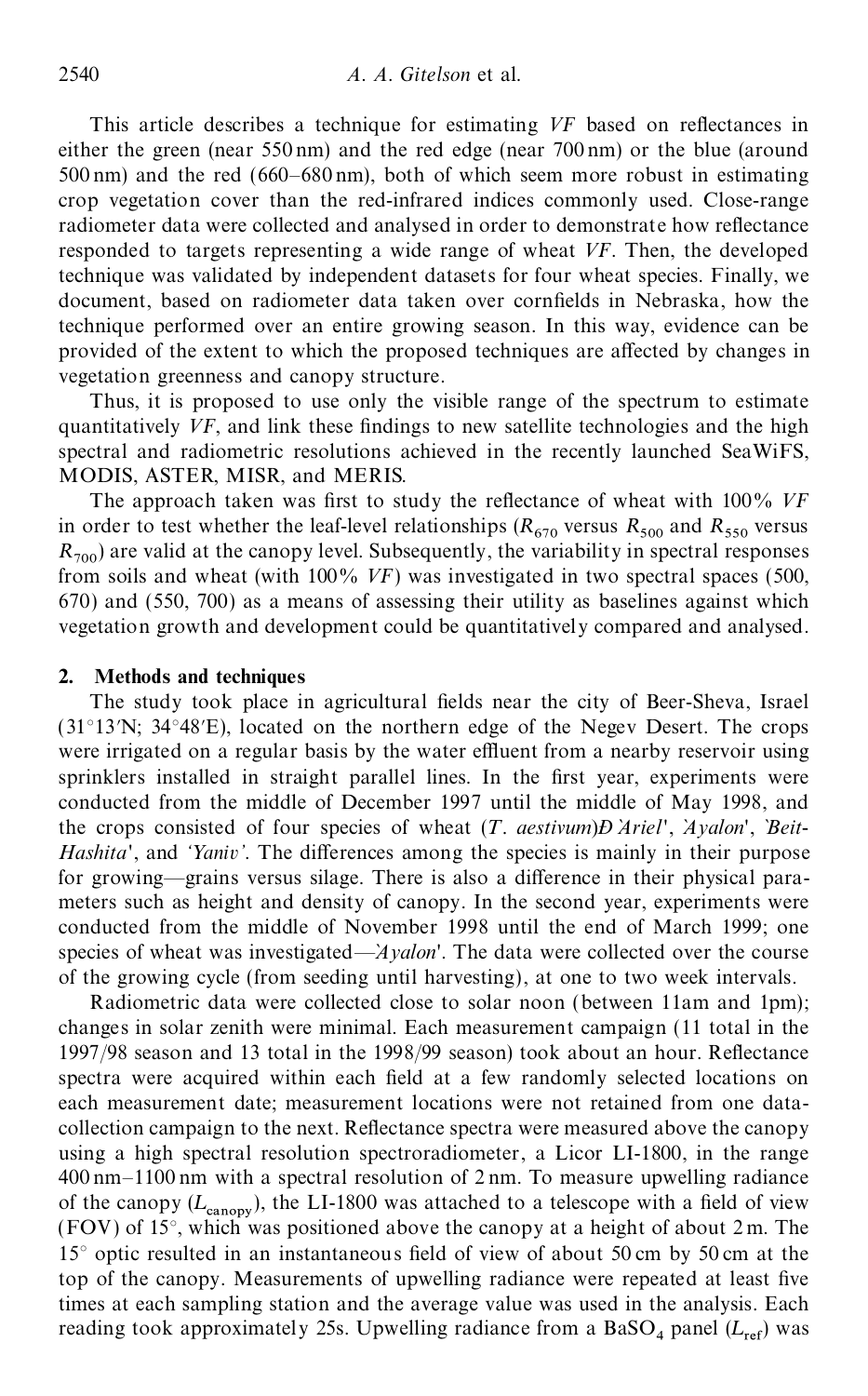measured and used as reference. A microcomputer initiated spectroradiometer scan ning and stored the data. Then, in the laboratory, data were downloaded to the computer and the upwelling radiance from each vegetation-targe t scan was normalized to the appropriate upwelling radiance spectrum acquired over the reference panel.

Over the course of the growing season, solar elevation for the study site varied significantly (from  $31.8^{\circ}$  to  $53^{\circ}$ ). Since the directional response of the reference panel is non-Lambertian (Jackson *et al.* 1992), the correction of anisotropic reflectance from the calibration target was made in accord with Sandmeier *et al.* (1998 ).

Reflectance spectra of soil were taken before and just after the planting in the same fields where the crops were grown. Measurements were made in at least 20 randomly selected locations per field and in a very wide range of soil moisture. Additional measurements of bare soil reflectance were taken between the wheat rows, when  $VF$  was less than  $30\%$ . The range of measured soil reflectance was very wide, and we are convinced that our measurements are representative of the soil during the growing season.

Colour photos (35 mm) were acquired over each plot at the same height as the radiometric scan with the same field of view, and the *VF* was estimated from these photos using an unsupervised classification module within the ERDAS Imagine image processing software. Canopy height and LAI (direct destructive measurements) were measured at the same spots where radiometric measurements were obtained.

The developed technique was validated by two independent datasets. The com bined wheat database (reflectance spectra and *VF*, collected from December 1997 until the middle of May 1999) was separated into model development and model testing datasets. For the model development dataset, data collected in the 1997–1998 growing season for four wheat species *Ariel*, *Ayalon*, *Beit*-*Hashita*, and *Yaniv*, were used. Model validation was attempted using data collected in the 1998–1999 growing season for *Ayalon* wheat. Predicted *VF* was calculated using reflectance from the validation data set (blue: 459 nm–479 nm, green: 546 nm–556 nm, and red 620 nm– 670 nm MODIS channels, and also the MERIS red edge channel: 700 nm–710 nm) with coefficients of equations generated for the model development data set. Root Mean Square Errors (RMSE) of *VF* prediction were estimated by comparing the predicted *VF*s with those retrieved by processing the digital-camera images.

Validation of the suggested technique was also carried out using data on corn reflectance and VF. The study area was the University of Nebraska Agricultural Research and Development Center (ARDC), located near Mead, Nebraska. The specific study site was a one-acre field of corn planted in a randomized design consisting of 16 plots (Derry 2000). Each plot measured  $11.4 \text{ m} \times 12.2 \text{ m}$  (37.5 ft  $\times$ 40 ft) or approximately  $135 \text{ m}^2$  (1500 ft<sup>2</sup>).

Hyperspectral data for corn were collected at close range using a Spectron Engineering SE-590 portable spectroradiometer. The system detects and records spectral data in 252 usable bands with a spectral range from 365 nm to 1126 nm. Average wavelength spacing between midpoints of adjacent bands is about 3 nm. The sensor was configured to acquire eight individual radiance measurements, which were internally averaged and stored as a single data file. The controller is connected to a portable computer, which initiates the scanning procedure, graphically displays the reflectance values of the target, and stores the data. The sensor was positioned at a height of 5.8 m above the canopy and pointed due south to reduce shadowing. Data were collected close to solar noon (between 11 am and 3 pm) when changes in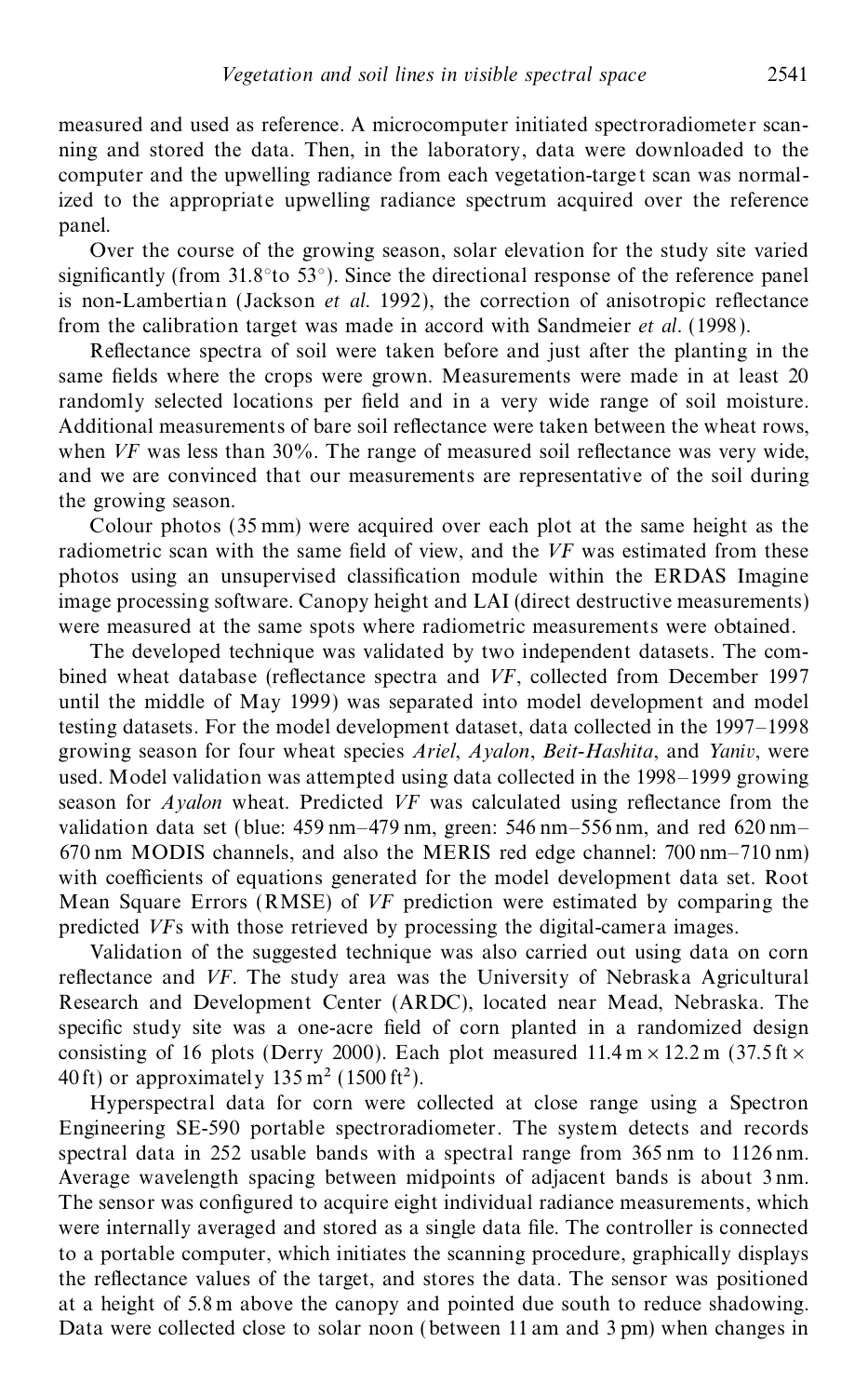solar zenith are minimal. The  $15^{\circ}$  optic resulted in an instantaneous field-of-view (IFOV) of 150 cm (diameter) at the top of the canopy. The sensor head was then positioned over six different, randomly selected sample locations within each plot and radiant flux was measured. Measurement locations were not retained from one data-collection campaign to the next. A white Spectralon (Labshere, Inc., North Sutton, NH) reflectance standard was used to calibrate the spectroradiometer to the total incoming radiant flux. All canopy radiance data were imported into Microsoft's Excel Spreadsheet software and the reflectance was calculated as:  $R_{\lambda \text{ corn}}(\%) =$ <br>  $(L_{\lambda \text{ corn}}\{\mu\text{W cm}^{-2}\text{sr}^{-1}\text{nm}^{-1}\})/(L_{\lambda \text{ panel}}\{\mu\text{W cm}^{-2}\text{sr}^{-1}\text{cm}^{-1}\})^*\text{100}$ , where  $L_{\lambda \text{ corn}}$  is measured radiance for corn per wavelength,  $\lambda$ ,  $L_{\lambda \text{ panel}}$  is measured radiance for the calibration panel per wavelength,  $\lambda$ ,  $R_{\lambda \text{ corn}}$  is canopy reflectance (%) for corn per wavelength,  $\lambda$ .

Spectral data were collected at regular intervals (every three weeks) throughout the season, but atmospheric conditions dictated whether or not data were actually collected on the scheduled dates. As a result of weather, corn spectra were eventually collected at four stages of development. The reflectance values from the six sample locations within each plot were averaged, resulting in a single reflectance value, per wavelength, for each plot.

Digital camera images were acquired using a Kodak DC-40 system. The camera, mounted adjacent to the SE-590, provided above-canopy images from the view of the spectroradiometer. A digital image was acquired over each of the 16 plots concurrent with spectral data collection of the corn canopy. The digital camera images were imported into E*R*DAS Imagine (version 8.3.1) for processing. The area (size) and location of the SE-590 IFOV in each image was determined and a model was designed to exclude data outside the 152.5 cm diameter of the IFOV. The model also separated non-vegetation (soil) pixels from vegetation pixels by subtracting the green band from the red band. The images were recoded to create a file containing two classes: non-vegetation and vegetation.

#### **3. Results**

# 3.1. *Relationships* R *500 versus* R *670 and* R *550 versus* R

Averaged reflectance spectra of wheat taken in 8 to 16 sample locations during the course of a growing period are shown in figure 1. Reflectance in the visible spectrum decreased in an orderly fashion from emergence to heading stages. This decrease was most pronounced in the green and red ranges (550 nm–680 nm) and least pronounced in the blue (400 nm–500 nm). In the early stages of the growing season, a sharp decrease of reflectance occurred near 700 nm in the so-called 'red edge' region. NIR reflectance was highest at midseason and then leveled off and even decreased from almost 50% to nearly 35%, whereas canopy density and *VF* increased (Gitelson *et al.* 2002, Stark and Gitelson 1999, 2000).

As noted earlier, a very close relationship between paired reflectances at 500 nm and 670 nm and also at 550 nm and 700 nm was observed at leaf level. We were interested in determining whether or not the same relationships existed at the canopy level; so the first step was to study reflectance spectra acquired over the wheat fields with a *VF* of 100%. When *VF* reached 100%, LAI was measured at 7–8, but it continued to increase up to a surprisingly high 12 (the wheat was irrigated). When LAI was at about 7, both  $R_{550}$  and  $R_{700}$  were around 7% (figure 2(*a*)). Then, when LAI increased, both reflectances decreased synchronously reaching very small values at around  $2\%$  for LAI = 12. An increase in LAI led to an increase in light interception,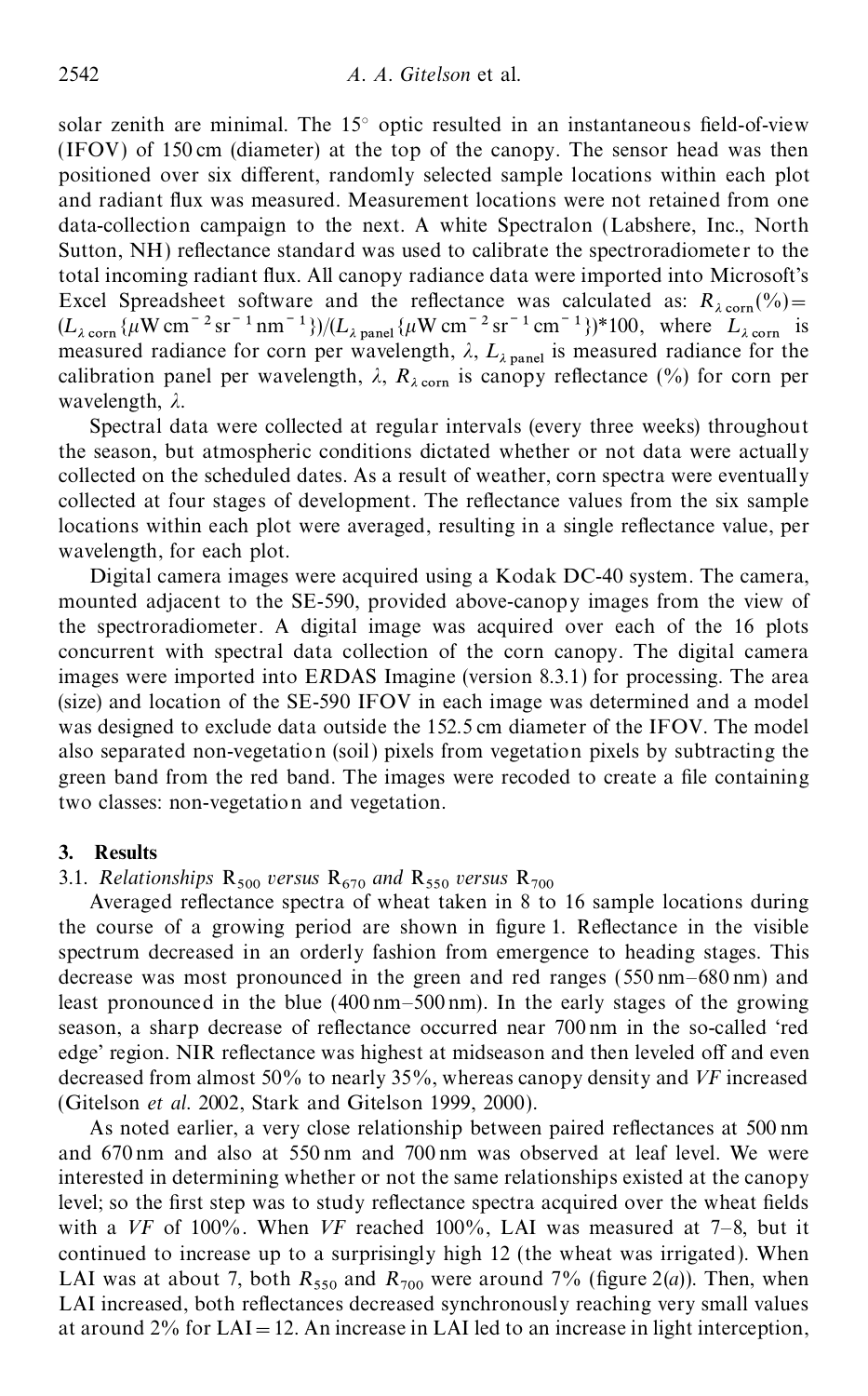

Figure 1. Reflectance spectra of wheat.

and thus an increase in absorption by the canopy. As a result, pigment content (per area of canopy) increased in proportion to that in leaves; absorption at 550 nm was determined by both Chl-a and Chl-b and at 700 nm solely by Chl-a (Chappelle *et al.* 1994, Gitelson and Merzlyak 1996). The functional similarity of the responses of light-harvesting pigments at these wavelengths causes the synchronous increase in absorption at 550 nm and 700 nm and synchronous decrease of  $R_{550}$  and  $R_{700}$  (figure 2(*a*)).

When *VF* reached 100% (and LAI was at 7–8), the reflectances  $R_{500}$  and  $R_{670}$ fell to very low level, approximately 2.5 to  $3\%$  (figure 2(*b*)). As LAI increased to 12,  $R_{500}$  and  $R_{670}$  decreased slightly reaching extremely small values (0.5%). As noted above, an increase in canopy density caused an increase in pigment content per area of canopy, and as was the case at leaf level, absorption in the blue range was determined by total pigment content (Chl-a, Chl-b, and carotenoids) and in the red by total Chl content (Chl-a and Chl-b). The strong correlation between total pigment content and total Chl content in light green to dark-green leaves explains the very close correlation between  $R_{500}$  and  $R_{670}$  (figure 2(*b*)).

When the canopy was closed, relationships  $R_{670}$  versus  $R_{500}$  as well as  $R_{550}$  versus  $R_{700}$  approximate a line in two-dimensional spectral space. For a wide range of canopy densities (LAI changed for a closed canopy from 7–8 to 12), structures and pigment contents, both relationships  $R_{700}$  versus  $R_{550}$  and  $R_{670}$  versus  $R_{500}$  were linear with determination coefficients  $r^2 > 0.90$ , and the plotted points were tightly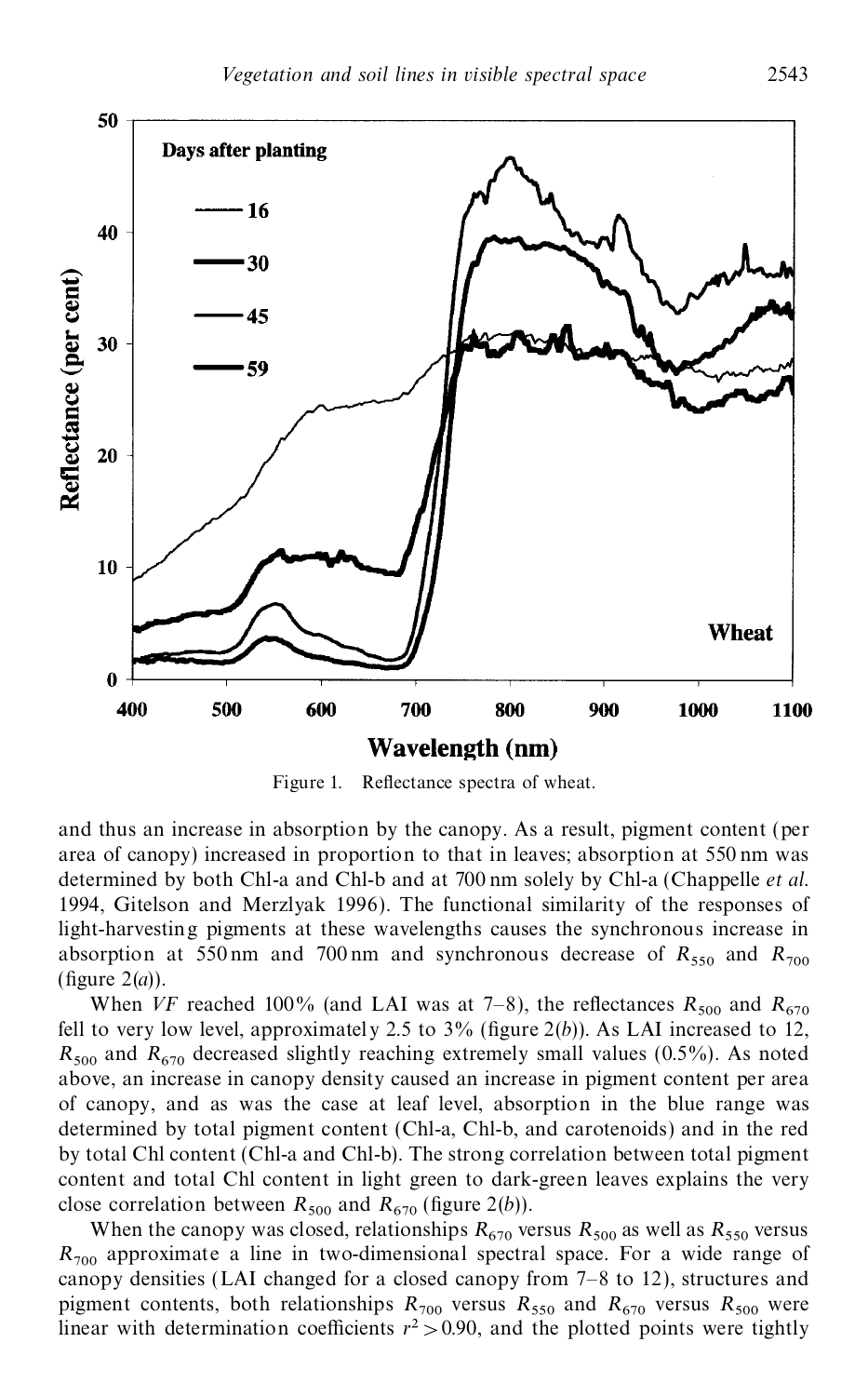

Figure 2. Reflectance of wheat with vegetation fraction 100% in spectral spaces: (*a*)  $R_{700}$  $R_{550}$  ( $R_{700}$  = 0.88 $R_{550}$  + 0.31,  $r^2$  = 0.94) and (*b*):  $R_{670}$  versus  $R_{500}$  ( $R_{670}$  = 0.88 $R_{500}$  + 0.31,  $r^2$  = 0.94) and (*b*):  $R_{670}$  versus  $R_{500}$  ( $R_{670}$  =  $0.94R_{500} - 0.09$ ,  $r^2 = 0.9$ ). Solid lines are best-fit functions. Thin lines show root-mean square errors of sample points from the linear relationship  $R_i$  versus  $R_j$ .

clustered. The standard deviation was less than 0.17% for the relationship  $R_{670}$ versus  $R_{500}$  and 0.26% for  $R_{550}$  versus  $R_{700}$ . Thus, for a canopy with  $VF = 100\%$ , the plotted scatter of 'vegetation points' constitute, in reality, a 'vegetation arc' or 'line'. Therefore, this relationship is referred to as the 'vegetation line.'

Soil brightness varied considerably. In the blue range, the reflectance varied between 3 and 22% and in the red edge range near 700 nm it varied between 8 and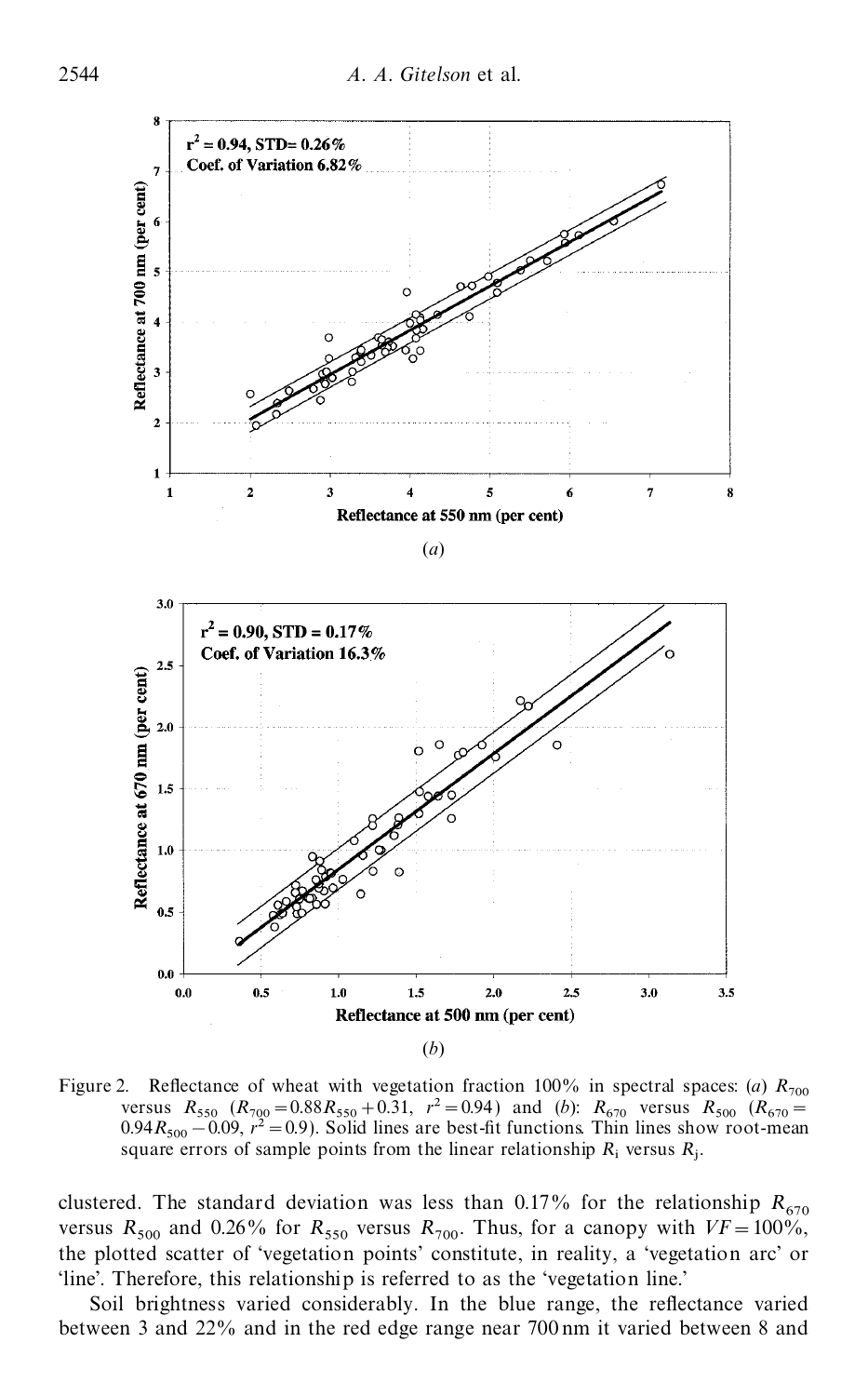

Figure 3. Reflectance of soils in spectral spaces: (*a*)  $R_{670}$  versus  $R_{500}$   $(R_{670} = 1.75 R_{500} + 2.62 R_{500} + 2.62 R_{500} + 2.62 R_{500} + 2.62 R_{500} + 2.62 R_{500} + 2.62 R_{500} + 2.62 R_{500} + 2.62 R_{500} + 2.62 R_{500} + 2.62 R_{500}$ 3. Reflectance of soils in spectral spaces: (a)  $R_{670}$  versus  $R_{500}$  ( $R_{670} = 1.75R_{500} + 3.8$ ,  $r^2 = 0.94$ ) and (b)  $R_{700}$  versus  $R_{550}$  ( $R_{700} = 1.29R_{550} + 3.53$ ,  $r^2 = 0.96$ ). Solid lines are best-fit functi linear relationship  $R_i$  versus  $R_j$ .

40%. Reflectance increased with wavelength and was, at least to some extent, a function of soil moisture. In a wide range of soil brightness, reflectances  $R_{670}$  and  $R_{500}$  correlated very closely ( $r^2 = 0.94$ , STD = 1.66%), forming a 'soil line' (figure 3(*a*)). A very strong degree of covariance  $(r^2 = 0.96; STD = 1.4\%)$  was also found between reflectances  $R_{700}$  and  $R_{550}$  (figure 3(*b*)).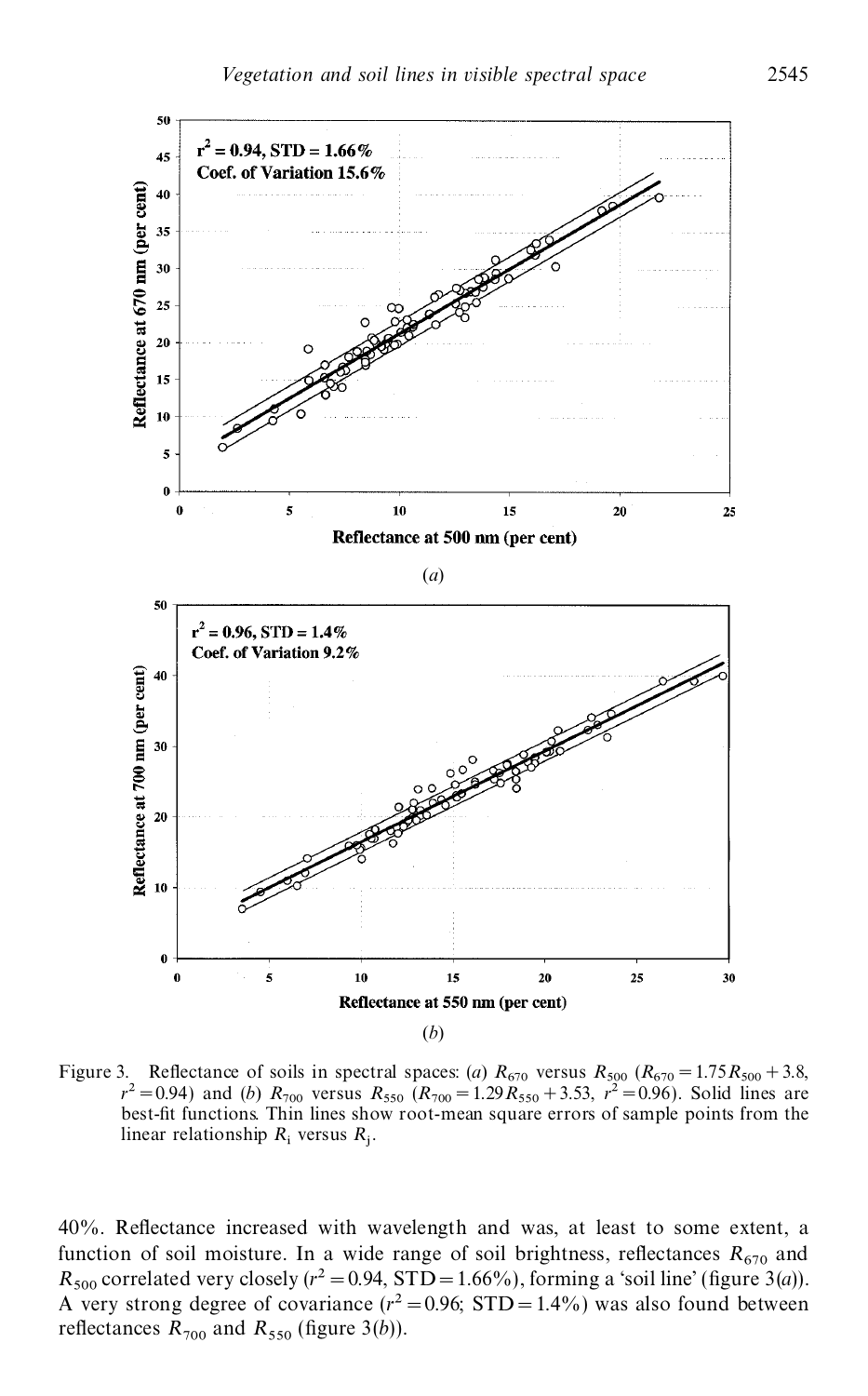## 3.2. *Concept of vegetation fraction estimation*

Figure 4 shows the relationships  $R_{670}$  versus  $R_{500}$  and  $R_{700}$  versus  $R_{550}$  for wheat when *VF* ranged between 0 and 100%. Soil lines are the best-fit functions presented in figures  $3(a)$  and  $3(b)$ . The vegetation lines in both spaces are formed by reflectance data acquired over wheat with  $VF = 100\%$  (figures 2(*a*) and (*b*)). The variation of reflectance with *VF* was very pronounced. In (500, 670) spectral space, reflectance ranged from 2 to 15% at 500 nm and from 2 to nearly  $30\%$  at 670 nm (figure 4(*a*)). In  $(550, 700)$  spectral space, reflectance ranged even more: from 2 to  $22\%$  at  $550 \text{ nm}$ , and from 2 to nearly  $30\%$  at 700 nm (figure 4(*b*)).

The vegetation and soil lines define a two-dimensional spectral construct for each of the paired reflectances. For example, figure 5 depicts the case for reflectances at  $R_{\rm 550}$  and  $R_{\rm 700}$  for soil and wheat. Using the end points of both the vegetation and soil lines, we define area EFGH, within which canopy reflectance, regardless of VF, should be located. Our concept is to use the position of actually measured reflectance between the soil line and vegetation line, as a measure of *VF*. When the *VF* is near zero, the plotted point must be near or on the soil line. When the *VF* reaches 100%, the plotted point must be near or on the vegetation line. Points that are near or on the soil line and that have low reflectance, correspond to dark soils. Points that are near or on the soil line and that have high reflectance correspond to light-coloured soils. The same is essentially true for vegetation; those canopies that are 'bright' will be located at the end of the vegetation line having high reflectivity. The topology of this two-dimensional construct will change as vegetation brightness and soil colour change. The position of a point within this construct with the same *VF* will also change as the vegetation brightness and soil colour change. With our data, an increase in *VF* caused an orderly decrease in reflectance in both spectral spaces. An increase in *VF* beyond about 70% led to only a slight decrease in reflectance. Such behaviour is attributed, at least to some extent, to a 'shadowing effect' within the canopy of very dense wheat studied. Even though the soil in the Israeli study site was quite bright, soil contribution to reflectance decreased significantly by shadowing and the canopy reflectance was low. Thus, in spectral bands where the soil influence should have been an important part of the composite upwelling spectral signal (i.e. the red and the red edge near  $700 \text{ nm}$ ), overall reflectance was low and quite similar to that of closed canopy.

To understand the dynamics of the two-dimensional construct, consider the following hypothetical situations. Assume that a sample of wheat reflectance at 550 nm and 700 nm was placed at point O in spectral space  $(R_i, R_j)$  (figure 5). The location at O could either be the result of a bright soil (e.g. point B) and dark green canopy (e.g. point C), or a much darker soil (e.g. point A) and a bright canopy (e.g. point D). Note that point O could be located the same in either case. Therefore, the *VF* may be expressed as the ratio of either AO/AD or BO/BC. Notice, too, that the vegetation and soil lines tend to be non-parallel in both spectral spaces; the slope of the vegetation line is slightly less than that of the soil line (figure 4). So, *VF* estimates depend upon both soil brightness and vegetation greenness. The segment of the soil line between points A and B represents the probable range of soil brightness for sample O. The segment of the vegetation line between points C and D represents the probable range of vegetation greenness. Thus, errors in estimating *VF* are likely to be caused by the range of variation of either soil  $(AB)$  or wheat  $(CD)$  reflectance (or both).  $VF$  may lie in the range of ratios  $AO/AD$  and  $BO/BC$  (figure 5). This difference depends also on the relative positions of the soil and vegetation lines. For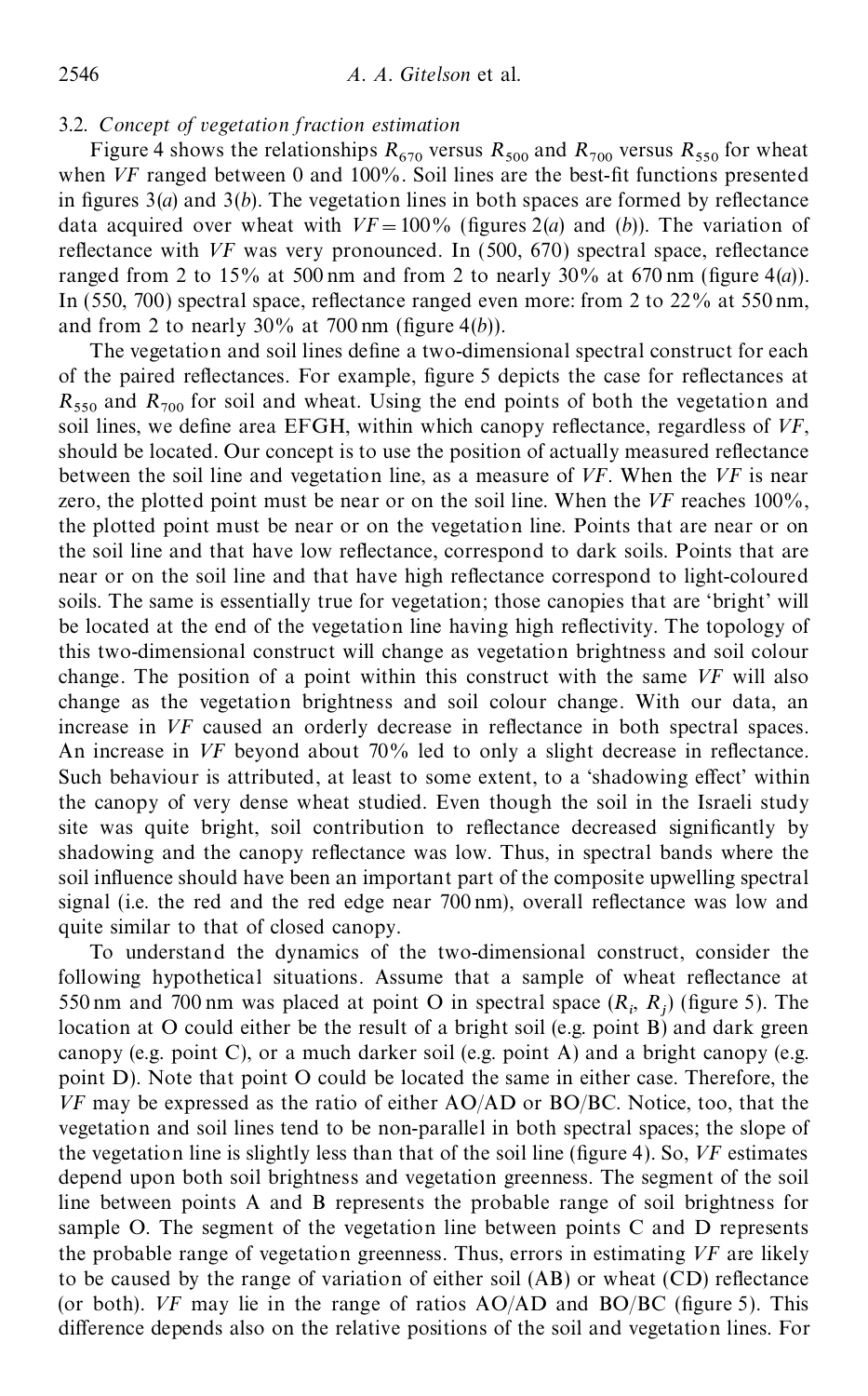

Figure 4. Reflectance of wheat with vegetation fraction from 0 to  $100\%$  in spectral spaces: (*a*)  $R_{670}$  versus  $R_{500}$  and (*b*)  $R_{700}$  versus  $R_{550}$ . Soil lines are best-fit functions presented in figures  $3(a)$  and  $3(b)$ , vegetation lines are best-fit functions presented in figures  $2(a)$ and 2(*b*).

the wheat studied, and the expected soil reflectance, the uncertainty of VF estimation might reach 6% in coordinates  $R_{700}$  and  $R_{550}$  and 10% in coordinates  $R_{670}$  and  $R_{500}$ <br>(Gitelson *et al.* 2000).

In figure  $6(a)$ , point O represents reflectance of a wheat canopy with low *VF*. The plotted point is located just near the soil line. Actually measured reflectance may represent any vegetation within the constraint of the plotted soil and vegetation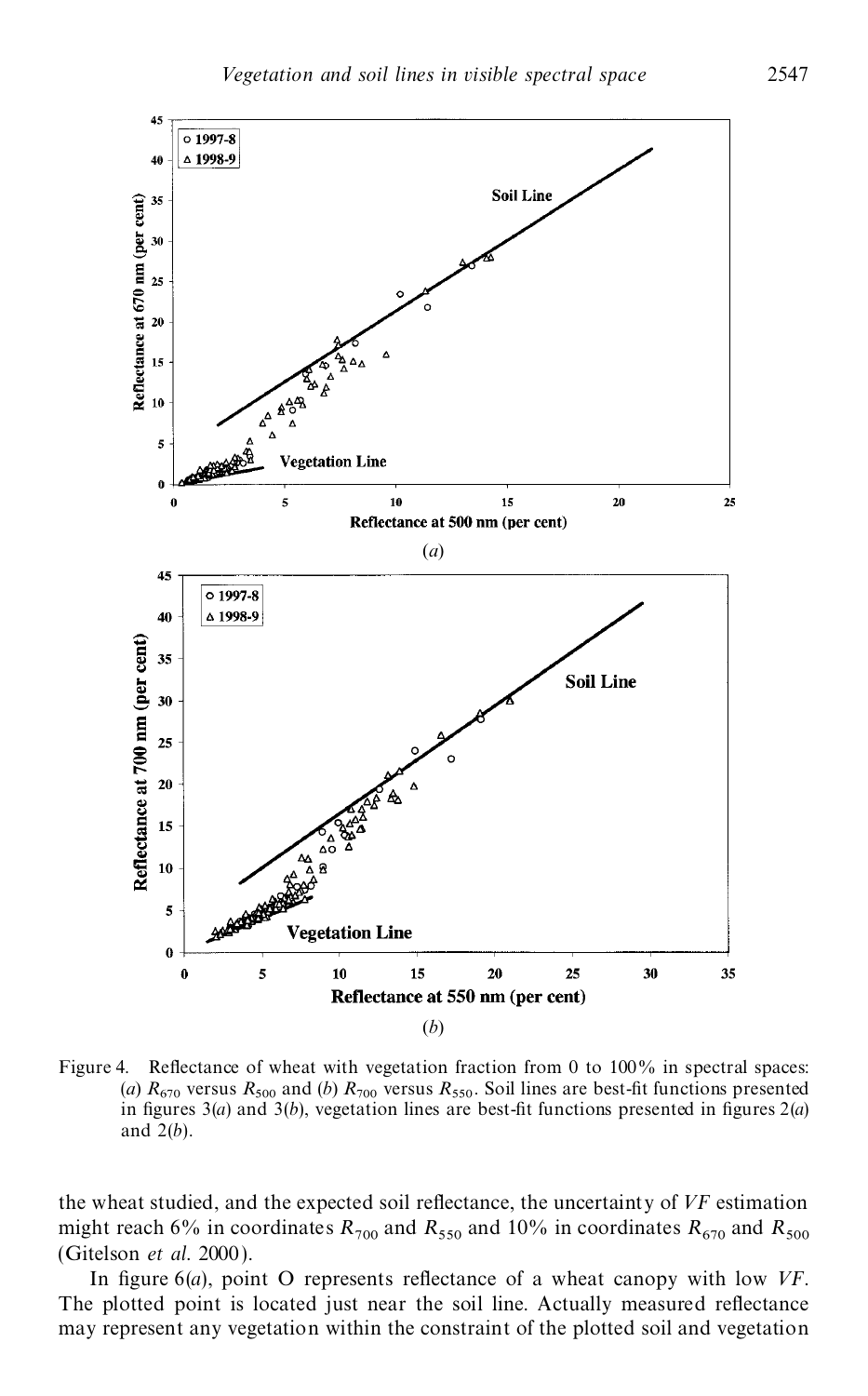

Figure 5. The range of possible vegetation greenness  $(c, d)$  and soil brightness  $(a, b)$  variation for pixel placed at point O in spectral space  $R_{700}$  versus  $R_{550}$ .

lines: vegetation greenness may vary in a wide range between points C and D. At the same time, the position of that point in spectral space leaves the possibility of only narrow variation in soil brightness that may range between points A and B. *VF* estimates may lie within a range limited by ratios AO/AD and BO/BC. The first ratio corresponds to the minimum possible for this example soil brightness (point A) and maximum possible for vegetation brightness (point D). The second ratio corresponds to maximum possible soil brightness and minimum vegetation brightness. For this case, *VF* may only be in the range 11.8% to 13.6%.

Point O in figure  $6(b)$  shows reflectance of wheat with moderate *VF*. The range of probable vegetation greenness remained the same as in case (*a*), but the range of probable soil brightness may be much wider (AB is much longer than in the case (*a*)), and it increases the uncertainty of *VF* estimation. *VF* estimates lay within the range 45.4 to 52.4 defined by the ratios  $AO/AD$  and  $BO/BC$ .

Figure 6(*c*) illustrates the case of wheat with high *VF*. The point O is positioned just near the vegetation line. The range where probable soil brightness may lie is maximal, while the range of vegetation greenness is narrow. *VF* estimates for this case might lie in the range 87.5% to 91.9%.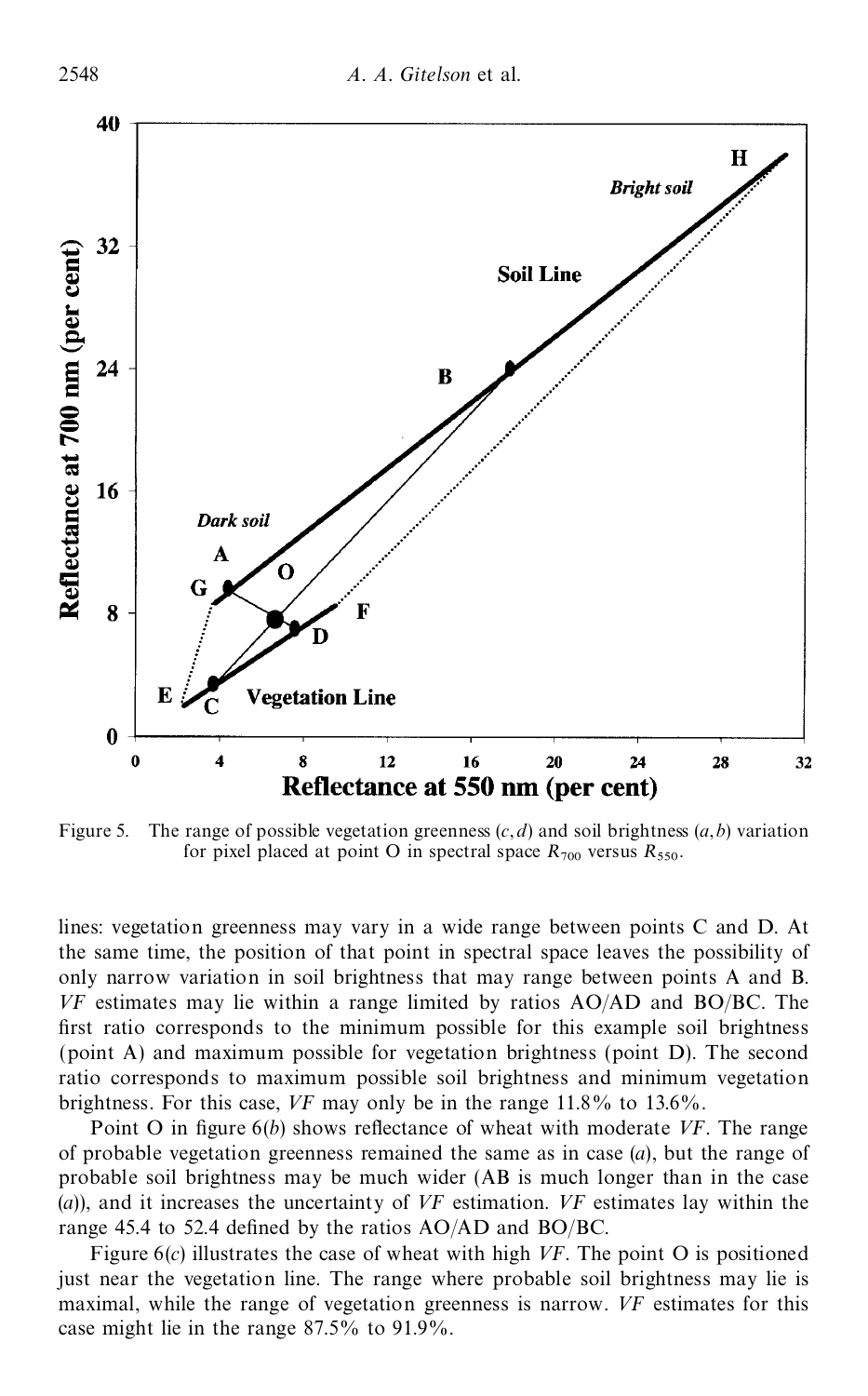

Figure 6. The positions of three actually measured wheat pixels with different vegetation fraction: (*a*) small *VF*, (*b*) moderate *VF*, and (*c*) high *VF* in  $R_{700}$  versus  $R_{550}$  spectral space.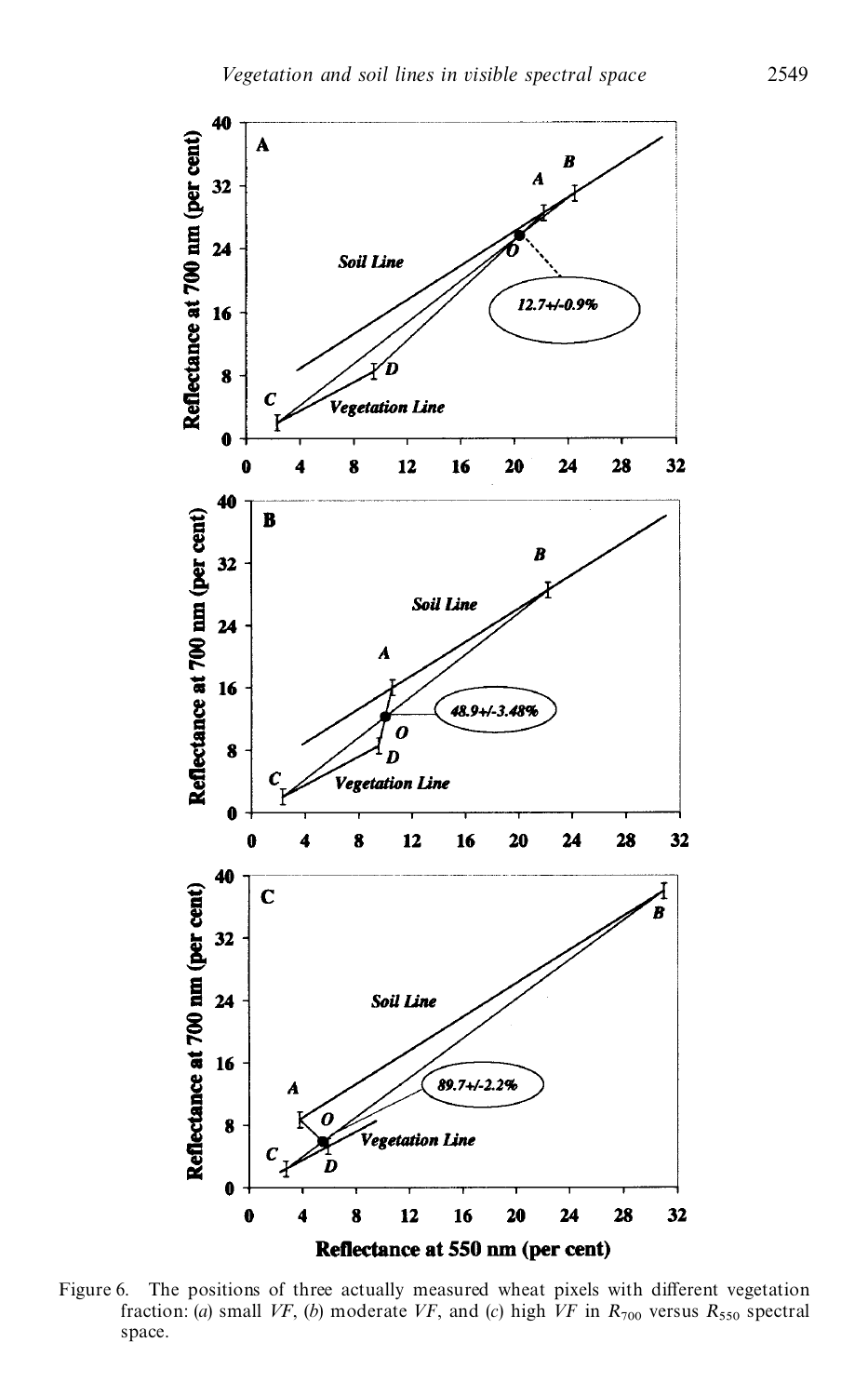- 3.3. *Vegetation fraction estimation* To estimate *VF*:
	- 1. vegetation and soil lines should be defined (coordinates of points  $E, F, G$ , and H in figure 5), by plotting all vegetation and soil measurements in either  $R_{550}$ Figure 5), by plotting an vegetation and son incastrements in entity  $R_{550}$ <br>versus  $R_{700}$  or  $R_{500}$  versus  $R_{670}$  spectral space and then fitting a line to the distribution of points;
	- 2. two lengths, COB and DOA, through measured point O, vegetation line and soil line should be drawn in such a way as to make the distance between points of intersects C and D maximal for given position of point O;
	- 3. calculate *VF* as (AO/AD+BO/BC)/2.

The estimate of *VF* for wheat was calculated as  $(AO/AD+BO/BC)/2$  (figure 5). In both spectral spaces, relationships between estimates and actually measured *VF* were logarithmic with RMSE of less than 7.8% (figure 7). In the range of *VF* from 0% to 40%, the slope of the relationship was higher than for  $VF > 50\%$ . This nonlinear behaviour was due to very high LAI (when *VF* was in the range 50%–70%, LAI ranged from 4 to 6) and wheat self-shadowing. With increase of *VF*, canopy density and self-shadowing increased; the soil reflectance contribution dropped and only slightly affects canopy reflectance. As a result of it, slope of the relationships  $R_{670}$  versus  $R_{500}$  and  $R_{700}$  versus  $R_{550}$  decreased (figure 4).

The functions estimated *VF*,  $VF_{est}$ , versus measured *VF*,  $VF_{meas}$ , (i.e. retrieved from the corresponding digital images) were compared for two years of observations. Best-fit functions were found in the following forms. Year 1997/1998:

$$
VF_{est} = 29.632 \ln(VF_{meas}) - 39.425
$$
  
n = 27, r<sup>2</sup> = 0.98, RMSE = 12.6%

Year 1998/1999:

$$
VF_{\text{est}} = 31.012 \ln(VF_{\text{meas}}) - 44.496
$$
  
n = 90, r<sup>2</sup> = 0.97, RMSE = 7.8%

RMSE of points measured in the 1997/1998 from a best-fit function for data obtained in 1998/1999 did not exceed 11%. Thus, the functions  $VF_{\text{est}}$  versus  $VF_{\text{meas}}$ in spaces  $(500, 670)$  and  $(550, 700)$  were found to be repeatable and stable in time for four types of wheat studied.

### 3.4. *T echnique validation*

The proposed technique for *VF* estimation was validated by analyses done with independent datasets. For wheat in year 1997/1998, the established relationships between measured and estimated reflectances in spectral spaces  $(500, 670)$  and  $(550,$ 700) were inverted to predict *VF* in year 1998/1999. These relationships were used in the following forms.

In space (550, 700):

$$
VF_{\text{pred}} = 4.045 \exp(0.0322 \cdot \text{VF}_{\text{est}})
$$
  

$$
r^2 = 0.96, \text{ RMSE} = 7.5\%
$$
 (1)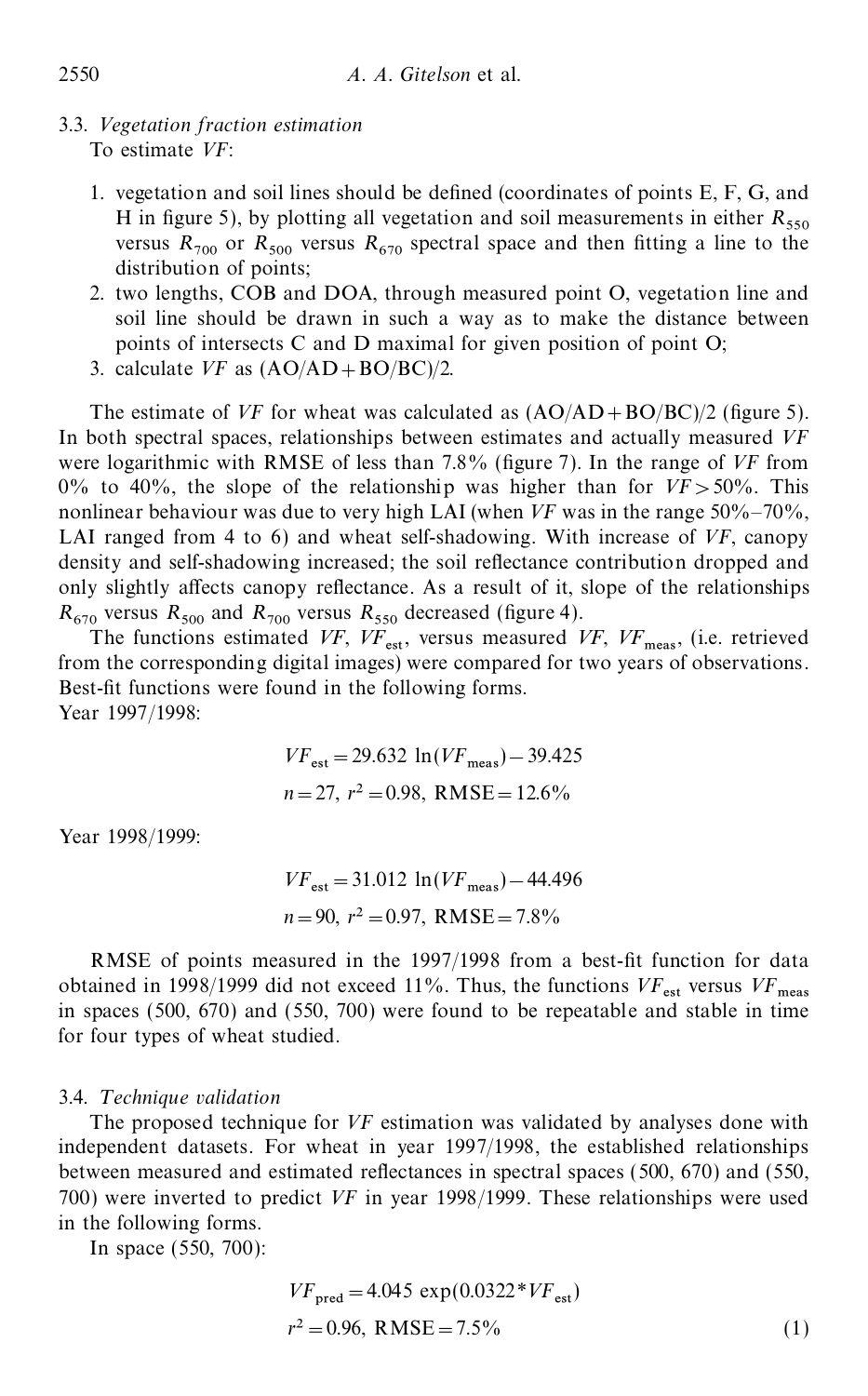

Figure 7. Wheat vegetation fraction estimated versus measured in spectral spaces (*a*)  $R_{670}$ wheat vegetation raction estimated versus measured in spectral spaces (*a*)  $K_{670}$  versus  $R_{500}$  and (*b*)  $R_{700}$  versus  $R_{550}$ . Solid lines are best-fit functions.

and in space (500, 670):

$$
VF_{\text{pred}} = 4.5768 \exp(0.0311 \cdot \, VF_{\text{est}})
$$
  

$$
r^2 = 0.9655, \text{ RMSE} = 8.03\%
$$
 (2)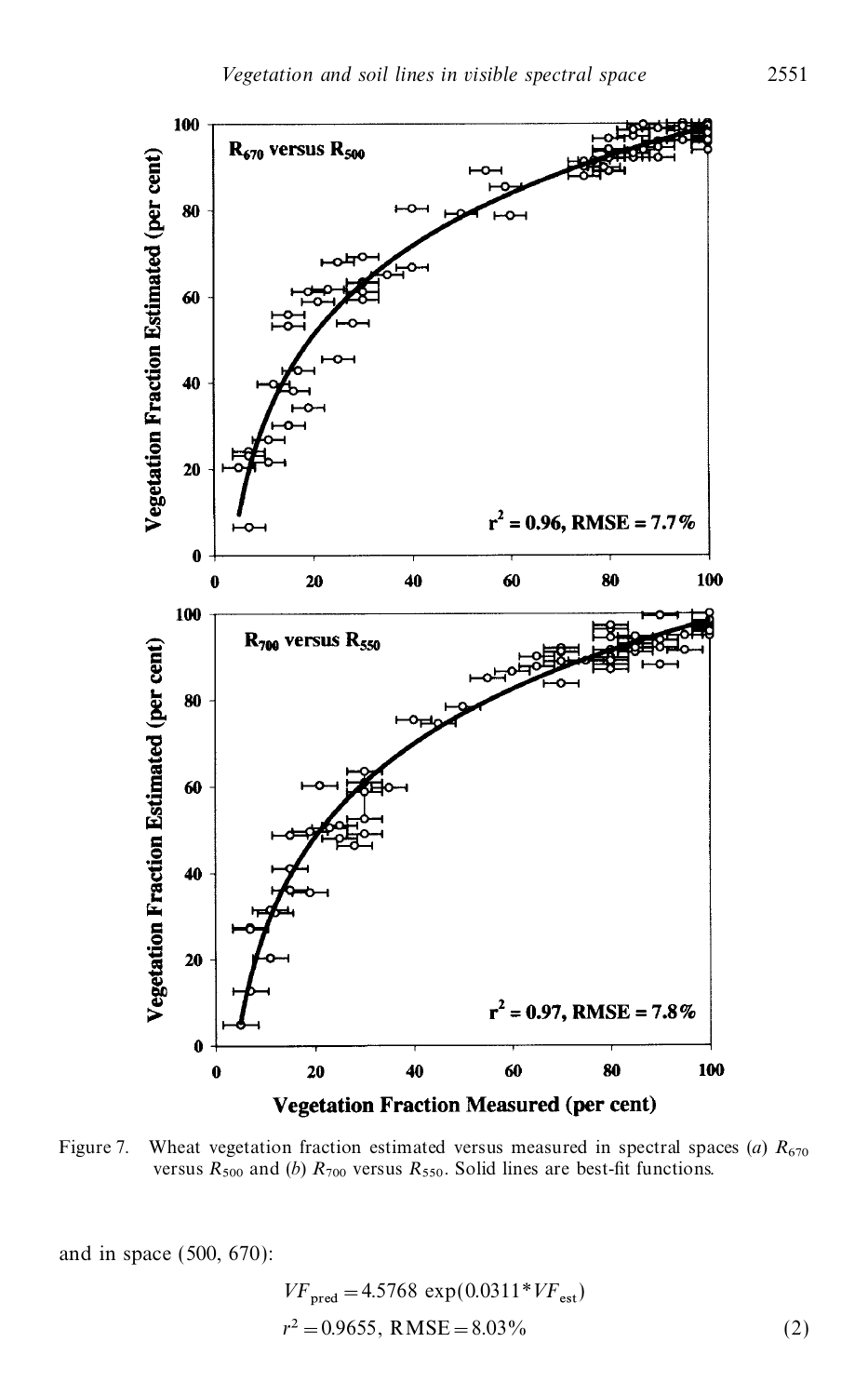$VF_{\text{est}}$  were calculated in spectral spaces (700, 550) and (670, 500), as described above (figure 5), for wheat in 1998/1999. These estimates then were used to calculate predicted *VF* using equations (1) and (2). Then, *VF* retrieved from digital images taken in year 1998/1999 were compared with *VF* predicted in spectral spaces (500, 670) and (550, 700). The determination coefficient of relationships  $VF_{pred}$  versus *VF* meas for both spectral spaces was higher than 0.91 and error of *VF* prediction did not exceed  $9.3\%$  (figure 8).

The technique was also tested by independent measurements of corn reflectance carried out in Nebraska during 1998. Figure 9 shows the relationships  $R_{670}$  versus  $R_{500}$  and  $R_{700}$  versus  $R_{550}$  for corn when VF ranged between 0 and 87% and for Nebraska soils (see insets). Soil lines are the best-fit functions for soils measured at the Mead, NE research site. The soil lines represent a variety of soils measured in spring just before corn planting. We attempted to measure reflectance in as wide as possible range of soil moisture variation. Thus, we believe that the graphed soil lines show a maximal range of soil reflectance variation. Soil reflectances  $R_{670}$  and  $R_{500}$ , as well as  $R_{550}$  versus  $R_{700}$  correlated very closely (insert, figure 9).  $_{550}$  versus  $R_{700}$  correlated very closely (insert, figure 9).

For the corn canopy, the range of reflectance variation was narrower than for wheat, but nevertheless, *VF* variation was very distinctive in both spectral spaces. Red and blue reflectances for almost closed corn canopies were very small  $(2.1\%$  to  $2.7\%$ , respectively), as was the case for wheat. Measured reflectances were not scattered widely, depicting a narrow range of soil brightness during the 1998 growing season. In both spaces, reflectances  $R_{670}$  and  $R_{500}$ , as well as  $R_{550}$  versus  $R_{700}$ correlated very closely; relationships between them in both spaces were fairly linear  $(r^2=0.96, RMSE < 0.25\%)$ .

Maximal *VF* for corn studied was 87%; thus, we could not establish a true vegetation line for corn. Therefore, in both spectral spaces, we employed the vegetation lines that were formed by the reflectance from wheat with  $VF = 100\%$  (figures 2(*a*) and (b)). The maximal difference between reflectance of corn with  $VF = 87%$  and the vegetation line for wheat ( $VF = 100\%$ ) was 0.6% at 670 nm and 1% at 700 nm.

The results of the comparison between estimated and actually measured *VF* are shown in figure 10. Relationships between estimated and measured *VF* were found to be linear in both spaces with  $r^2 = 0.82$  in (550, 700) space and  $r^2 = 0.92$  in (500, 670) space. RMSE of *VF* prediction did not exceed 6.6% for (500, 670) space and 9.7% for (550, 700) space.

#### **4. Discussion**

Spectral features of closed canopy reflectance strongly resemble those of leaves. At leaf level in a wide range of chlorophyll content, strong covariance exists between  $R_{500}$  and  $R_{670}$  (Gitelson and Merzlyak 1996, Gitelson *et al.* 1996, Lichtenthaler *et al.*<br>1996,  $R_{500}$  and  $R_{670}$  (Gitelson and Merzlyak 1996, Gitelson *et al.* 1996, Lichtenthaler *et al.* 1996) and between  $R_{550}$  and  $R_{700}$  (Chappelle *et al.* 1992, Gitelson and Merzlyak 1994a, McMurtrey III *et al.* 1994, Gitelson *et al.* 1996, Lichtenthaler *et al.* 1996 ). In spectral spaces  $(500, 670)$  and  $(550, 700)$ , reflectance of closed canopy form distinctive vegetation lines with a slope lower than that of soil line. For a closed canopy, the information content of crop reflectance spectra became very low; reflectance in the blue and the red ranges provide almost the same information. Virtually the same information content exists in the green range and in the red edge range near 700 nm. For a closed canopy in the visible spectrum, in reality, two independent spectral bands exist: (1) either near 500 nm or around 670 nm; and (2) either around 550 nm or near  $700 \text{ nm}$ . The same information content in leaf-reflectance spectra in the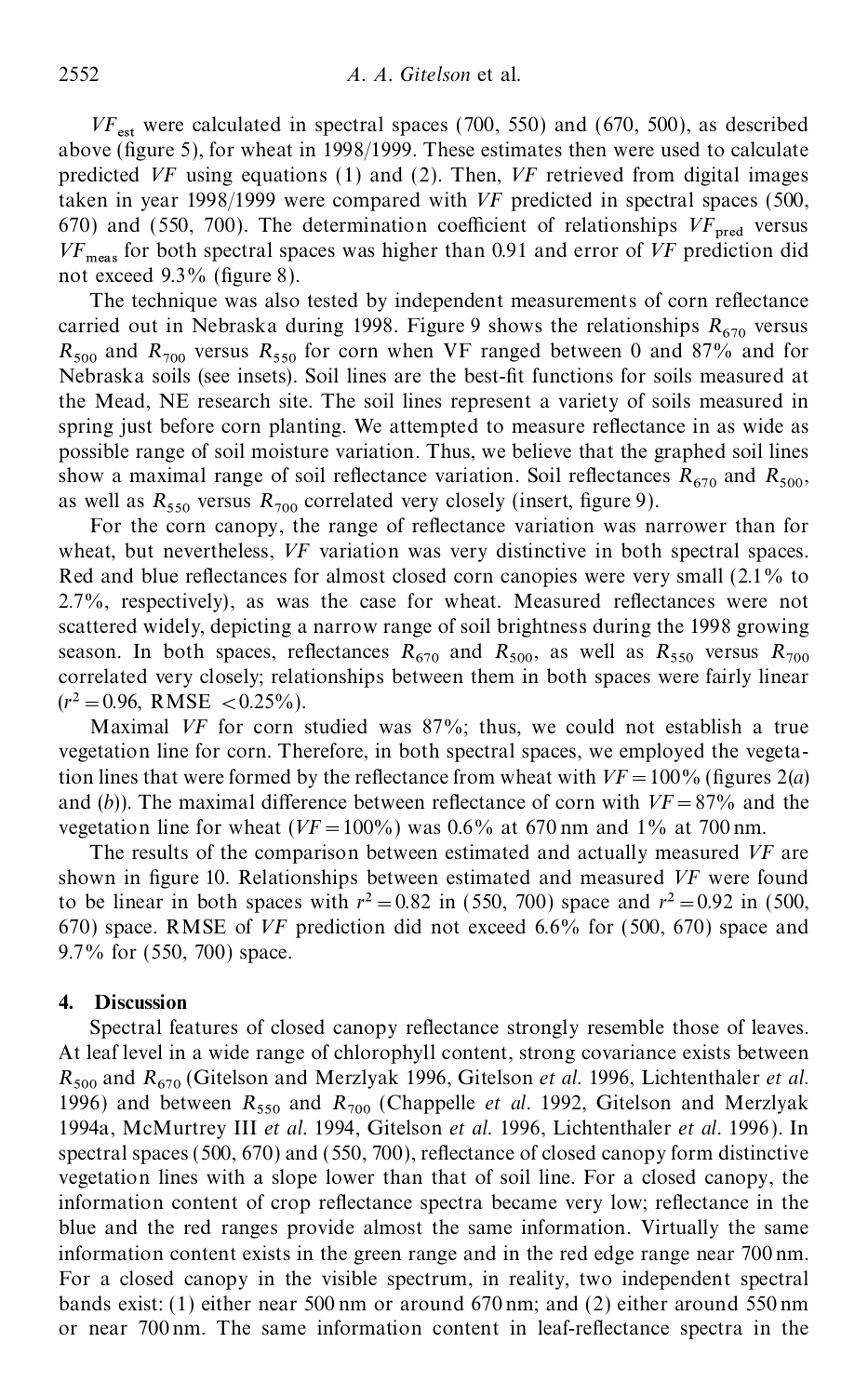

Figure 8. Wheat vegetation fraction predicted from spectral data taken in 1998/1999 versus measured values. Predicted *VF* was calculated using equations (1) and (2) established for the 1997/1998 dataset. Solid lines are best-fit functions; in space  $R_{700}$  versus  $R_{550}$ : for the 1997/1998 dataset. Solid lines are best-fit functions; in space  $R_{700}$  versus  $R_{550}$ :<br>  $VF_{\text{pred}} = 0.89VF_{\text{meas}} + 7.1$ ; in space  $R_{670}$  versus  $R_{500}$ :  $VF_{\text{pred}} = 0.88VF_{\text{meas}} + 8.2$ . Thin lines show root-mean square errors of sample points from the linear relationship  $VF_{\text{pred}}$  versus  $VF_{\text{meas}}$ . Dotted lines are  $VF_{\text{pred}} = VF_{\text{meas}}$ .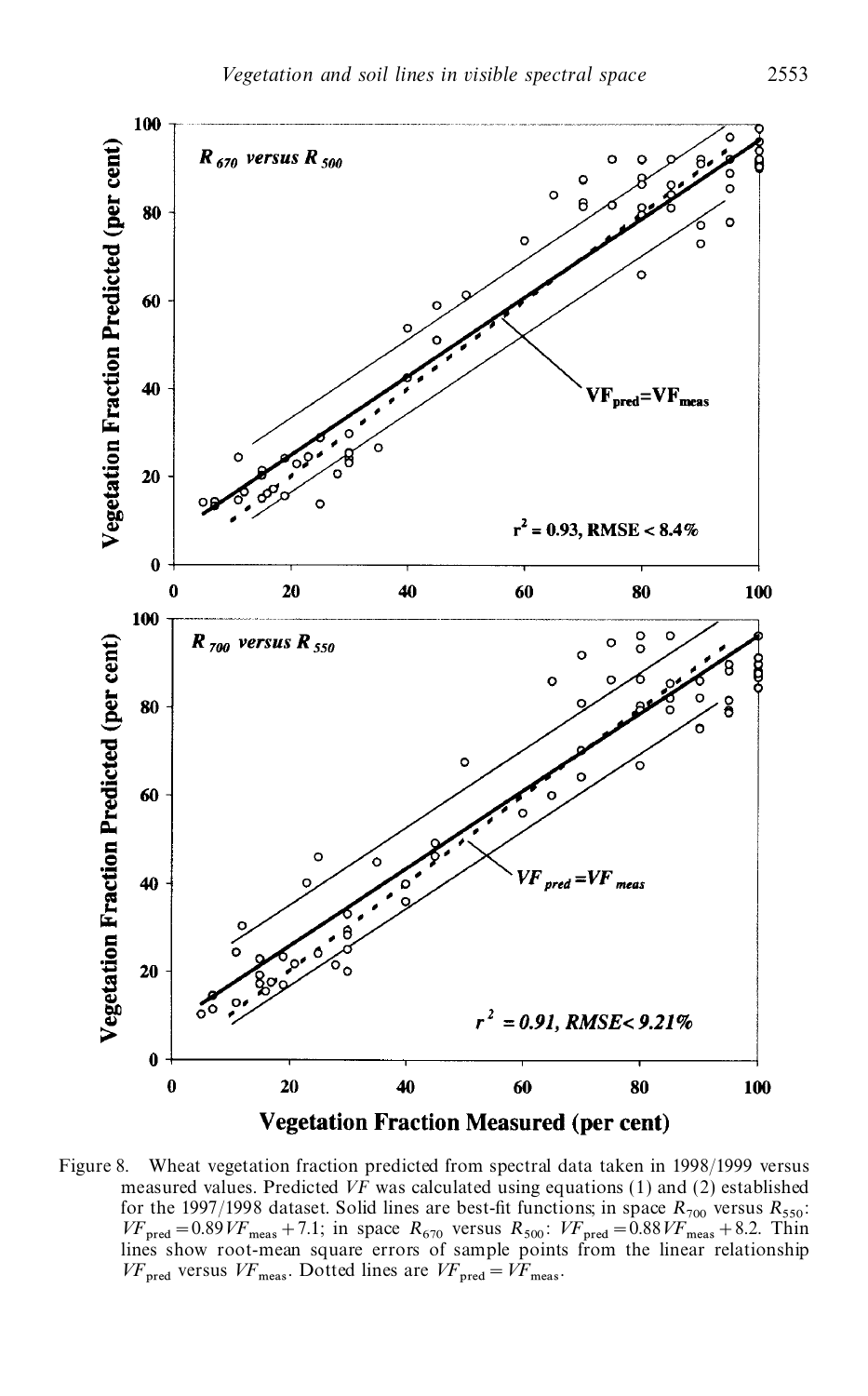

<sup>(</sup>*b*)

Figure 9. Reflectance (*a*)  $R_{670}$  versus  $R_{500}$  and (*b*)  $R_{700}$  versus  $R_{550}$  of cornfields measured in Nebraska in 1998. Vegetation fraction ranged from 0 to 87%. Vegetation lines established for wheat with  $VF = 100\%$  (figure 2) were used. Soils of very different types and wetness (inserts) form soil lines in both spectral spaces.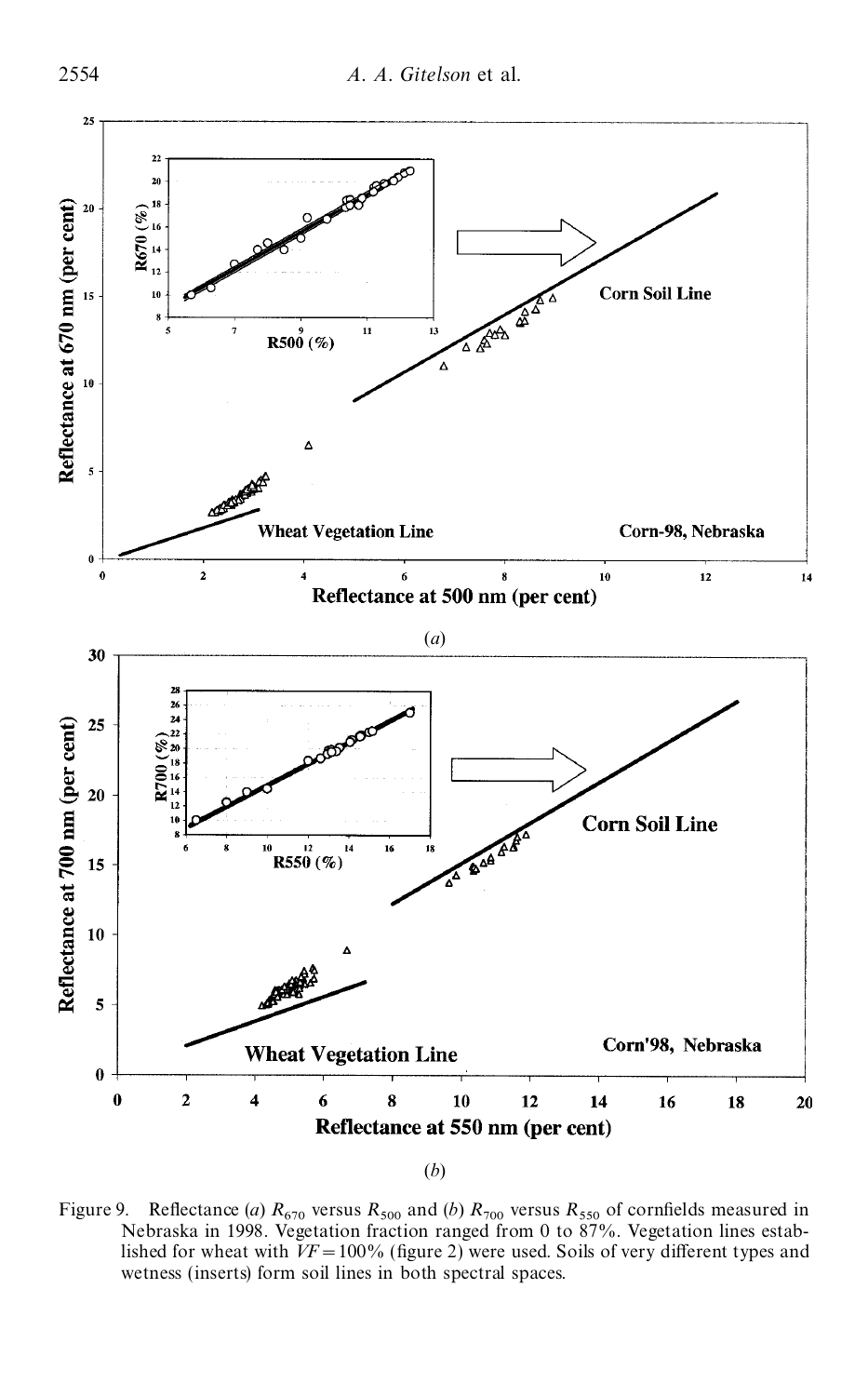

Figure 10. Comparison between vegetation fractions predicted and retrieved from digital images for cornfields measured in Nebraska in 1998. Root-mean square error of VF prediction did not exceed 9.2%. Solid lines are best-fit functions; in space  $R_{700}$  versus prediction did not exceed 9.2%. Solid lines are best-fit functions in space  $R_{700}$  versus  $R_{550}$ :  $VF_{\text{pred}} = 0.83 VF_{\text{meas}} + 11.2$ , in space  $R_{670}$  versus  $R_{500}$ :  $VF_{\text{pred}} = 0.79 VF_{\text{meas}} + 12.8$ . Thin lines show root-mean square errors of sample points from the linear relationship  $VF_{\text{pred}}$  versus  $VF_{\text{meas}}$ . Dotted lines are  $VF_{\text{pred}} = VF_{\text{meas}}$ .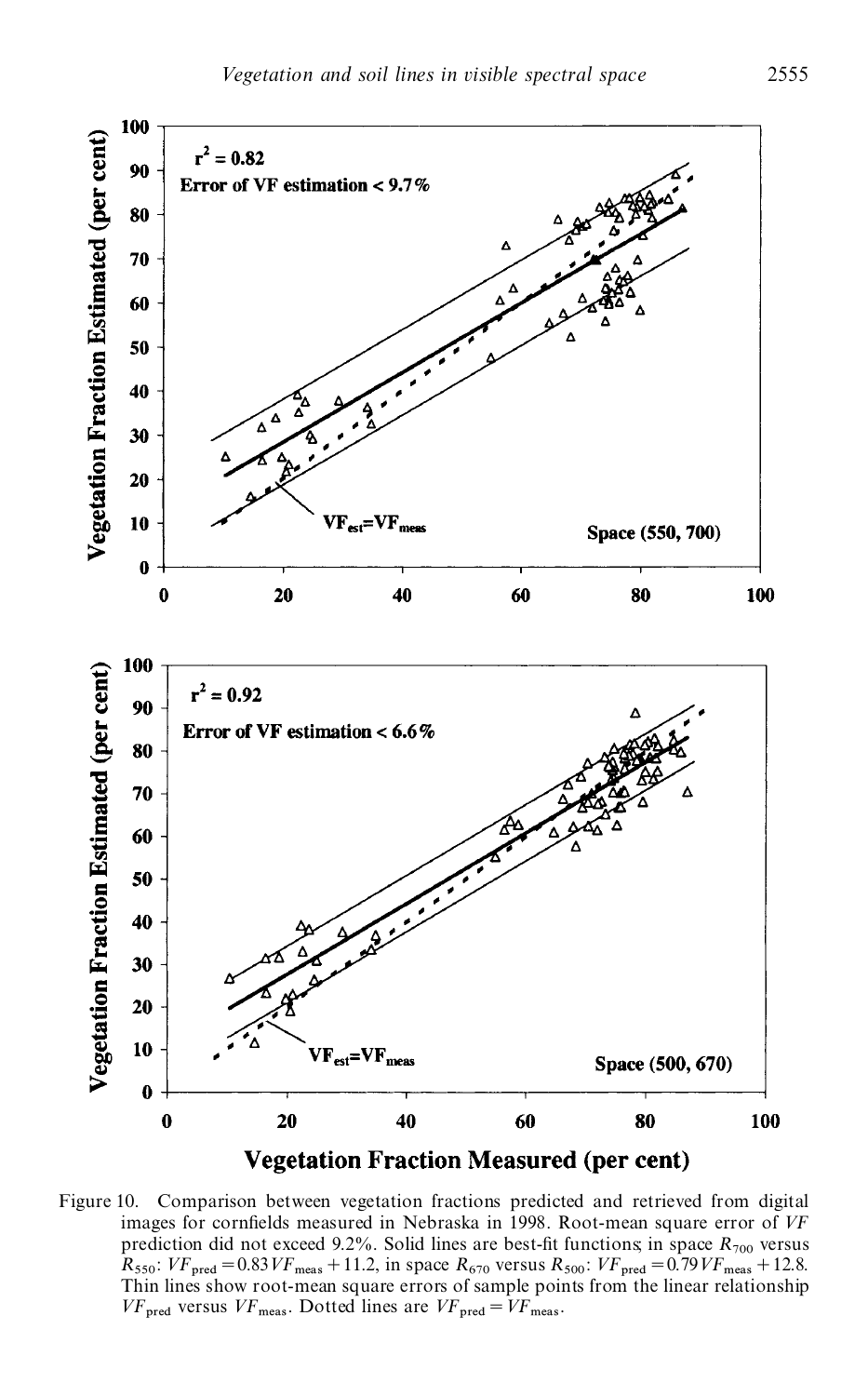visible range was found earlier (Gitelson *et al.* 1996). Therefore, the vegetation line concept, presented in this work, is grounded in the fundamental spectral characteristics of leaves.

It is assumed that the position of a given sample (as defined by  $R_{500}$  and  $R_{670}$  as well as  $R_{550}$  and  $R_{700}$ ) within the soil and vegetation line-based two-dimensional spectral construct is a measure of *VF*. As such, we suggest using an average of ratios calculated as the distance of the measured point from the soil line to the distance between the soil and vegetation lines for maximal and minimal possible soil bright ness. The procedure accounts for at least to some extent, the possible range of soil and vegetation brightness variation for each measured canopy.The proposed spectral spaces are very different from the more typical NIR-Red (Richardson and Weigand 1977) and Green-Red approaches (Pickup *et al.* 1993). In spectral spaces (500, 670) and (550, 700), the perpendicular distance from the soil line is an illogical measure of *VF*. As can be seen from figures 4 and 9, with an increase in *VF*, both reflectances decreased and shifted toward the portion of the vegetation line that is not only opposite the soil line but also is located quite close to the origin. The proposed technique allows accurate assessment of VF for two types of crops with very different density in a wide range of soil brightness. Nevertheless, many questions should be addressed in further studies.

Attention should be given to those factors that contribute to both the length of the vegetation line and its slope. The vegetation line length depends upon vegetation greenness (pigment content and composition), canopy density and structure. The wider the variation of these factors, the longer the vegetation line. The contribution of canopy density to length of wheat vegetation line was estimated. With increase of LAI from  $7-8$  to 12, reflectance of closed canopy in the blue and the red ranges decreased from 2.3% to 0.8%. Reflectance in the green and the red edge ranges was more sensitive to canopy density, decreasing from 6.8% to 3.2% with increase in LAI. Thus, it can be concluded that in space  $(500, 670)$  at least 60% of closed canopy reflectance variation may be attributed to variation in LAI, and in space  $(550, 700)$ this contribution exceeded 70%.

The remaining variation in closed canopy reflectance is due to change in wheat greenness and canopy structure. Chlorophyll content in leaves, as measured by means of an LI-1800IS integrating sphere, in closed canopy ranged from 30 to 45 mg m<sup> $-2$ </sup>. The red and the blue reflectances of the wheat leaves were virtually unchanged. Thus, we cannot expect a significant contribution of chlorophyll variation to vegetation line length in  $(500, 670)$  spectral space. Variation of reflectance in the green and the red edge ranges was higher, but not exceeded 1.5%. Thus, in space (550, 700), more than 95% of vegetation line length may be attributed to variation in LAI and chlorophyll content. The much higher length of vegetation line in (550, 700) than in  $(500, 670)$  space is due to higher sensitivity of reflectance in these spectral bands to LAI and chlorophyll content.

Change in canopy structure may also affect reflectance of the canopy. In space (500, 670), beside variation in LAI, probably, it is the main contributor to length of vegetation line. Even small variation in specular reflectance would be a significant contribution to vegetation line length in (500, 670) space where total variation of reflectance did not exceed 2.5%.

For a closed green canopy, absorption by pigments is the main factor governing synchronous decrease of reflectances  $R_{500}$  and  $R_{670}$  as well as  $R_{550}$  and  $R_{700}$ , and the slope of vegetation lines in both spectral spaces was close to one. The same slope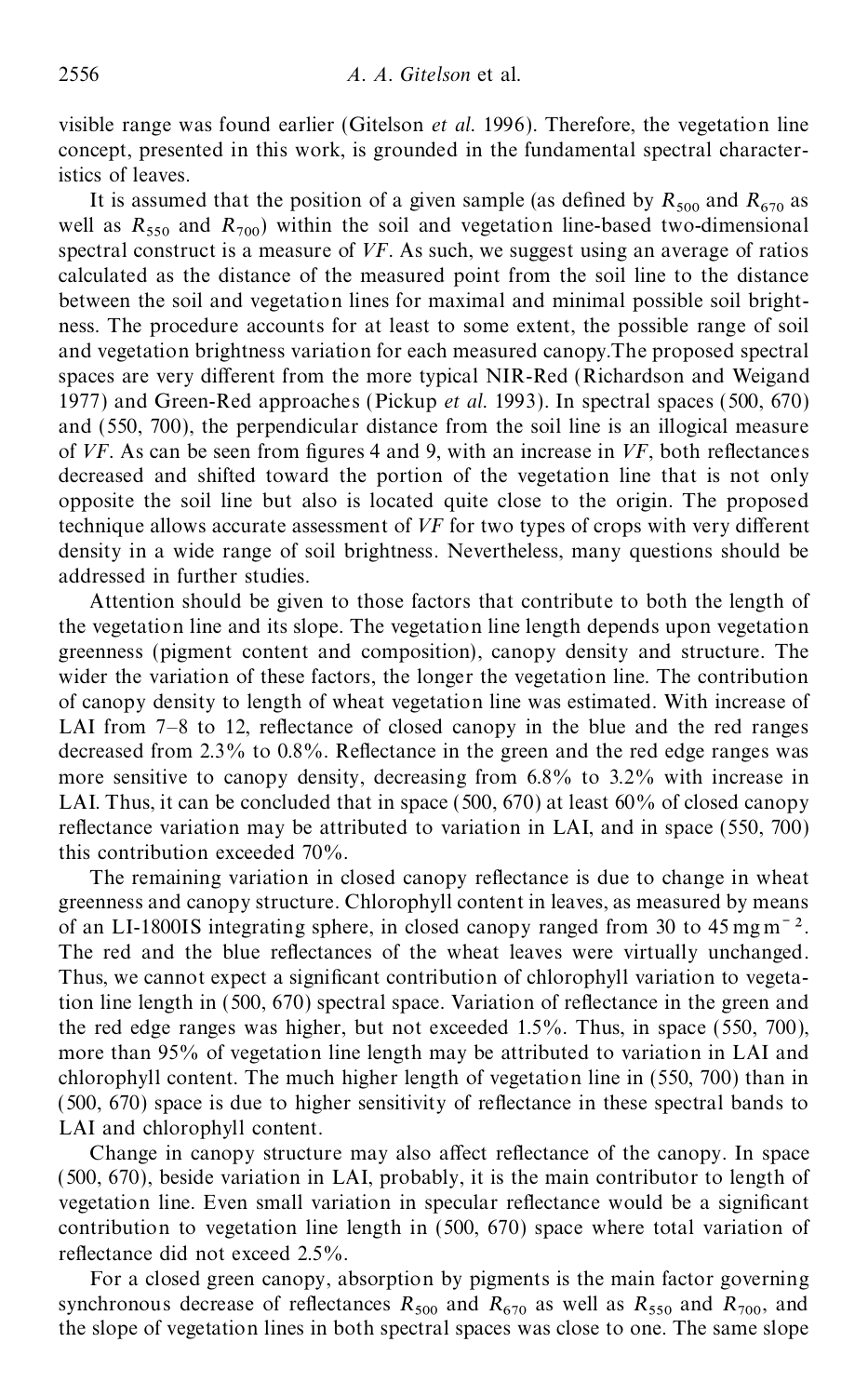of these relationships was found in leaves of several non-related species from different climatic zones (Chappelle *et al.* 1992, Gitelson and Merzlyak 1994a,b, 1996, 1997, McMurtrey III *et al.* 1994, Lichtenthaler *et al.* 1996, Schepers *et al.* 1996). In spaces (500, 670) and (550, 700) points representing pepper plants with 100% *VF* were situated just on the wheat vegetation line (Rundquist *et al.* 2000). Recently obtained reflectance data (not shown) for closed corn, soybean and sorghum canopies also show that points fit well with the wheat vegetation line in both spaces. So, it is not likely that the slope of the vegetation line will vary significantly for different plant species and the vegetation line will still represent reflectance of vegetation with different density and chlorophyll content.

Soils of very different types (e.g. dark in Nebraska and light in Israel) form a soil line in both (500, 670) and (550, 700) spectral spaces. The slopes of the soil lines remained almost the same (figure 11). In space  $(500, 670)$ , reflectance of soils in Nebraska at 670 nm was about 3% lower than that of soil in Israel; as a result, the soil line for corn was shifted almost in parallel toward higher  $R_{500}$  values. Surprisingly, in space (550, 700) soil lines measured in Nebraska and in Israel practically coincided.

Any technique using the index approach is based on the assumption that consist ent relationships exist between the  $VF$  and vegetation index value for different plant species and over time. We tried to test this assumption for corn and wheat with extremely different densities: LAI reached 12 in irrigated wheat and did not exceed 2.7 in corn. The position of a sample in both spectral spaces depended not only on *VF*, vegetation greenness and soil brightness, but also on LAI. For *VF* >75%, a large difference in crop density manifested itself as a difference in reflectance at 670 nm (figure 12). For the same  $VF$ , reflectance of wheat at 670 nm was lower than that of corn and distance between a point and the vegetation line was smaller. Thus, apparent *VF* of wheat was higher than in corn. It may be explained by a strong selfshadowing effect that was significant in wheat and caused nonlinear behaviour of estimates versus actually measured *VF* (figure 7). In the corn and the sorghum (with LAI up to 3.6) and in wheat (with LAI up to 5) relationships  $R_{550}$  versus  $R_{700}$  and  $R_{500}$  versus  $R_{670}$  were fairly linear. Comparison of results of corn *VF* retrieval for two years observation showed that the difference in density ( $LAI = 2.7$  in 1998 and 3.6 in 1999 and 2000) did not affect *VF* estimation by means of suggested technique (Rundquist *et al.* in preparation).

Further research is under way to investigate how slope and length of a vegetation line depends on vegetation type. Much attention is given to the relationship between magnitude of reflectance  $R_{500}$ ,  $R_{550}$ ,  $R_{670}$ , and  $R_{700}$  and canopy density for different species.

#### **5. Conclusions**

Reflectance of the wheat with  $100\%$  vegetation fraction, despite various canopy structures and pigment contents, forms a vegetation line defined by close linear relationships of reflectances  $R_{700}$  versus  $R_{550}$ , and  $R_{670}$  versus  $R_{500}$ . The position and orientation of the lines in two-dimensional spectral space were repeat able for four types of wheat during two years of observations. Soils of very different types and wetness form soil lines in the (500, 670) and (550, 700) spectral spaces. The soil lines have also proven to be repeatable over the course of two years of data collection.

2. Two-dimensional spectral space, as defined and constrained by soil and vegetation lines, includes all possible canopy reflectances with *VF* ranging from 0 to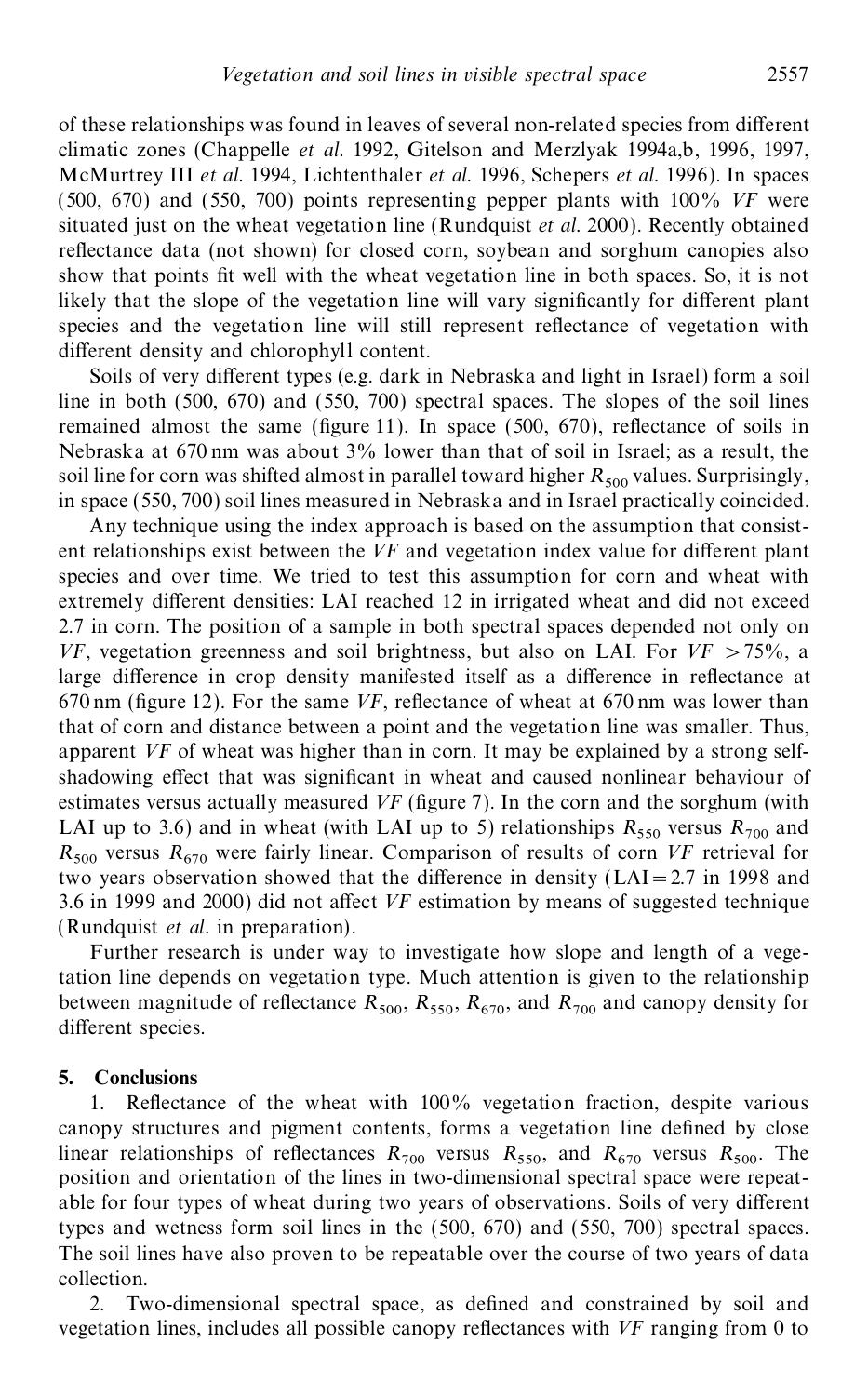

Figure 11. Soil reflectance measured in Israel (wheat soil line) and in Nebraska (corn soil line) in spectral spaces  $R_{670}$  versus  $R_{500}$  and  $R_{700}$  versus  $R_{550}$ . Solid lines are best-fit functions. In space  $R_{670}$  versus  $R_{500}$  wheat soil line:  $R_{670} = 1.75R_{500} + 3.8$ , corn soil line:  $R_{670} = 1.65 R_{500} + 0.75$ . In space  $R_{700}$  versus  $R_{550}$  wheat soil line:  $R_{700} = 1.00 R_{500} + 0.75$ . 1.29 $R_{550}$  + 3.5, corn soil line:  $R_{700}$  = 1.49 $R_{550}$  + 0.04. Thin lines show root-mean square errors of sample points from the linear relationship  $R_i$  versus  $R_j$ .

 $100\%$ . We suggest using the location of reflectance in these spectral spaces as a quantitative measure of *VF*. The relationship between estimated and measured *VF* was found to be repeatable and stable for four wheat types (two years of observations) and space (sampling has been done in variety of sample sites and fields). Predicted *VF* was proportional to measured *VF* with RMSE of less than 10%. For the independent data set in corn, excellent correspondence was found between predicted and measured vegetation fraction values for a variety of soil types.

3. The spectral features of wheat and corn reflectance revealed in this study would conceivably be comparable with other vegetation types. It should be stressed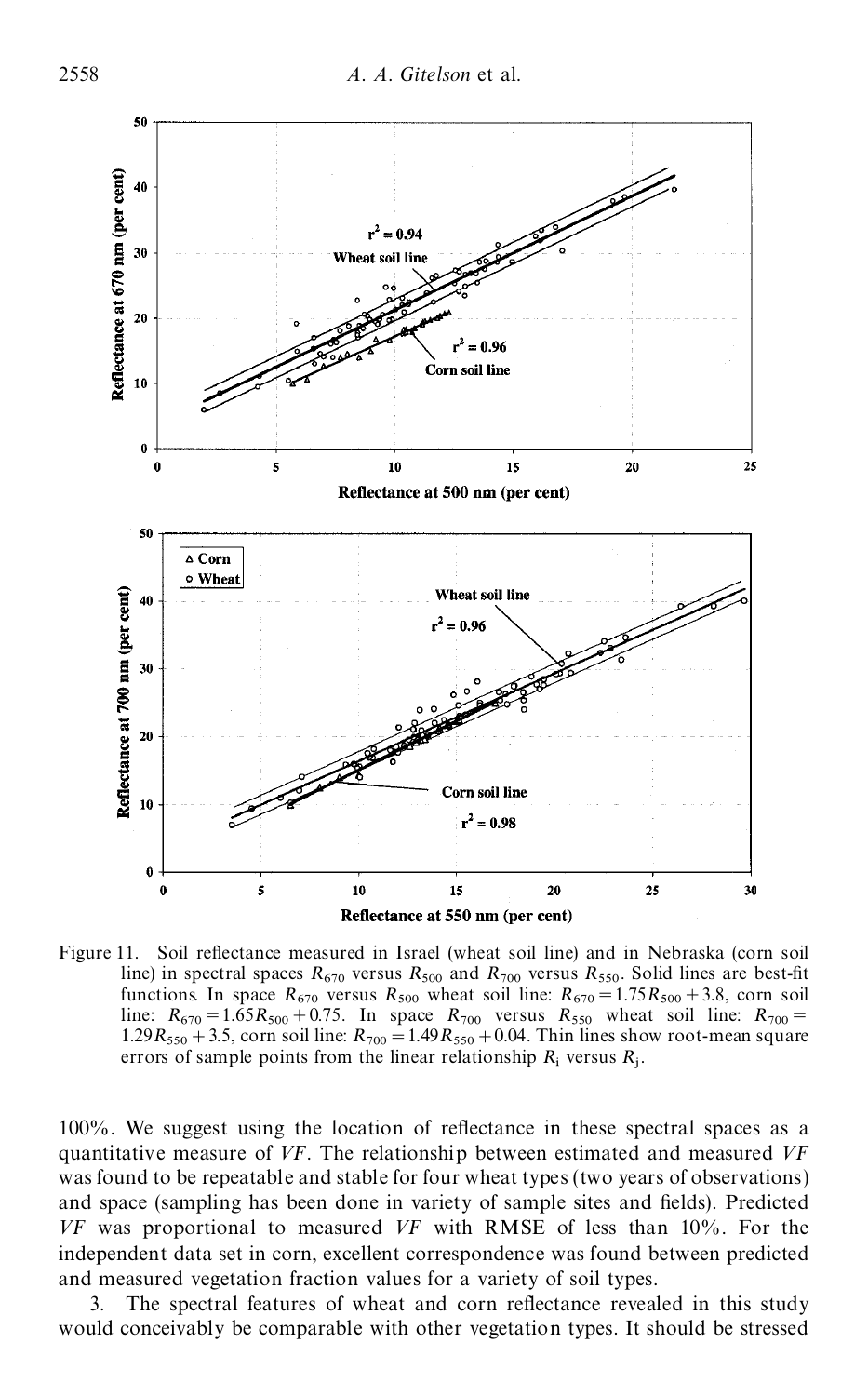

Figure 12. Reflectance of wheat and corn with vegetation fraction exceeding 60%. For the same vegetation fraction around  $85\%$ , reflectance of wheat at  $670 \text{ nm}$  was lower than that of corn, and distance between the point and the vegetation line was smaller. Thus, apparent *VF* of wheat was higher than in corn.

however, that the applicability of the proposed techniques to other vegetation types must yet be verified. In order to broaden the models offered in this work and to devise comprehensive algorithms for monitoring vegetation fraction by use of remote sensing, more studies of closed canopy reflectance are required.

#### **Acknowledgments**

The authors are very grateful for assistance provided by Galina Keydan and Rick Perk, UNL and Yoav Zur, Ben-Gurion University of the Negev, Israel. We also thank an anonymous reviewer for valuable and constructive suggestions and criticism.

#### **References**

Adams, J. B., and Smith, M. O., 1986, Spectral mixture modelling: A new analysis of rock and soil types at the Viking Lander 1 site. *Journal Geophysical Research*, **91**, 8098–8112.

- ASRAR, G., FUCHS, M., KANEMASU, E. T., and HATFIELD, J. L., 1984, Estimating absorbed photosynthetic radiation and leaf area index from spectral reflectance in wheat. *Agronomy Journal*, **76**, 300–306.
- Baret, F., Guyot, G., and Major, D., 1989, TSAVI: A vegetation index which minimizes soil brightness effects on LAI and APAR estimation.  $12^{th}$  *Canadian Symposium on Remote Sensing and IGARSS'90, Vancouver, Canada, 10–14 July 1989*.
- BARET, F., JACQUEMOUD, S., and HANOCQ, J. F., 1993, The soil line concept in remote sensing. *Remote Sensing Reviews*, **7**, 65–82.
- BARET, F., CLEVERS, J. G. P. W., and STEVEN, M. D., 1995, The robustness of canopy gap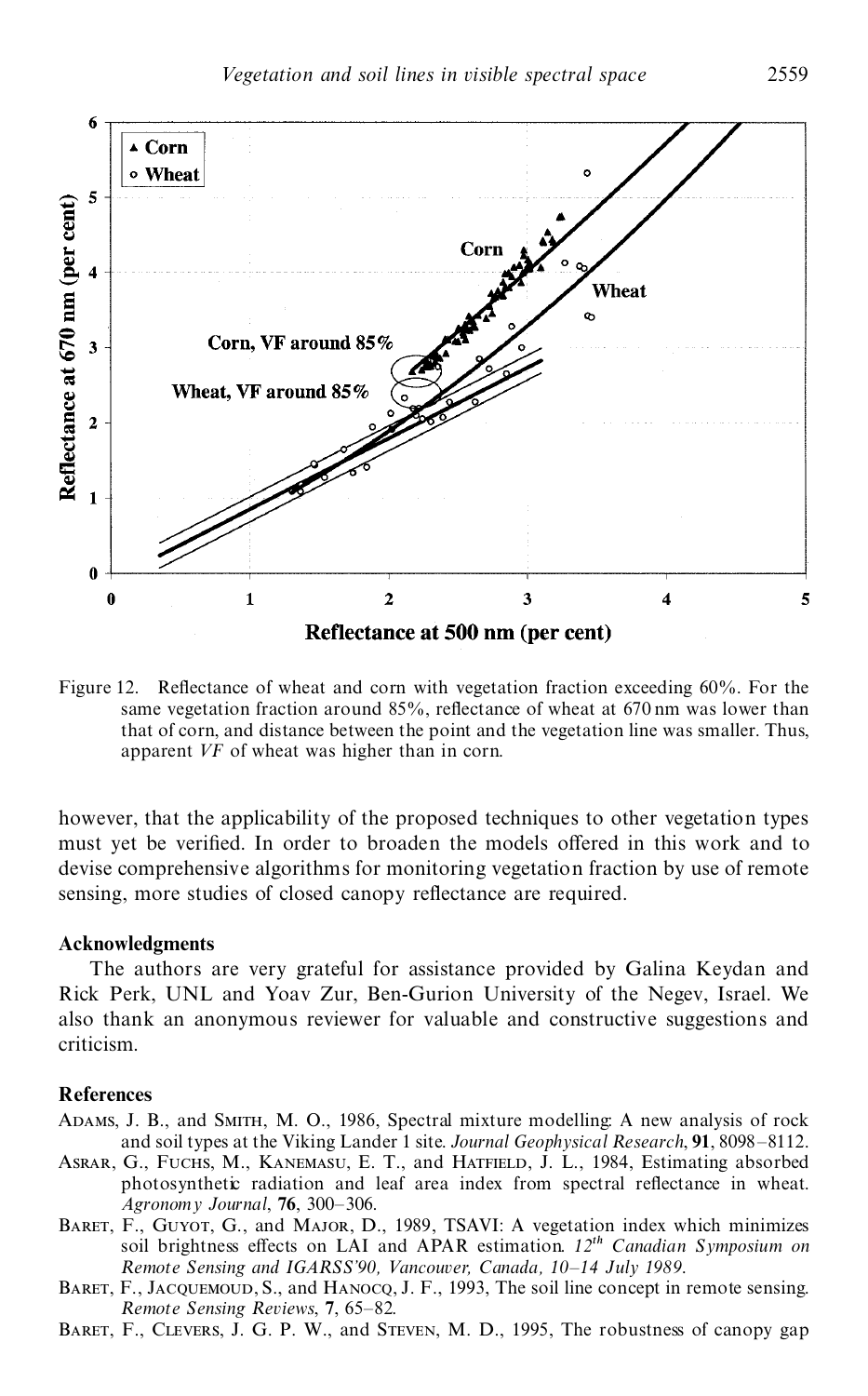fraction estimates from red and near-infrared reflectances: A comparison of approaches. *Remote Sensing of Environment*, **54**, 141–151.

- CHAPPELLE, E. W., KIM, M. S., and MCMURTREY III, J. E., 1992, Ratio analysis of reflectance spectra (RARS): An algorithm for the remote estimation of the concentrations of chlorophyll a, chlorophyll b, and carotenoids in soybean leaves. *Remote Sensing of Environment*, **39**, 239–247.
- COLWELL, J. E., 1974, Vegetation canopy reflectance. *Remote Sensing of Environment*, 3, 175–183.
- DAUGHTRY, C. S. T., BAUER, M. E., CRECELIUS, D. W., and HIXSON, M. M., 1980, Effects of management practices on reflectance of spring wheat canopies. Agronomy Journal, 72, 1055–1060.
- DERRY, D., 2000, Monitoring corn development via close-range and aerial remote sensing. Masters Thesis, Department of Geography, University of Nebraska-Lincoln.
- Garcia-Haro, F. J., Gilabert, M. A., and Melia, J., 1996, Linear spectral mixture modelling to estimate vegetation amount from optical spectral data. *International Journal of Remote Sensing*, **17**, 3373–3400.
- GITELSON, A., and MERZIYAK, M. N., 1994a, Spectral reflectance changes associated with autumn senescence of *Aesculus hippocastanum* L. and *Acer platanoides* L. leaves. Spectral features and relation to chlorophyll estimation. *Journal of Plant Physiology*, **143**, 286–292.
- GITELSON, A., and MERZLYAK, M. N., 1994b, Quantitative estimation of chlorophyll using reflectance spectra: Experiments with autumn chestnut and maple leaves. *Journal of Photochemistry and Photobiology (B)*, **22**, 247–252.
- GITELSON, A., and MERZLYAK, M. N., 1996. Signature analysis of leaf reflectance spectra: Algorithm development for remote sensing of chlorophyll. *Journal of Plant Physiology*, **148**, 494–500.
- Gitelson, A., and Merzlyak, M. N., 1997, Remote estimation of chlorophyll content in higher plant leaves. *International Journal of Remote Sensing*, **18**, 291–298.
- Gitelson, A., Kaufman, Y. J., and Merzlyak, M. N., 1996, Use of a green channel in remote sensing of global vegetation from EOS-MODIS. *Remote Sensing of Environment*, **58**, 289–298.
- Gitelson, A., Grits, U., Stark, R., Rundquist, D., and Kaufman, Y. J., 2000. Novel algorithms for remote estimation of vegetation fraction. *Conference Proceedings of the Second International on Geospatial Information in Agriculture and Forestry Conference, L ake Buena V ista, Florida, 10–12 January, 2000*, **2**, pp. 1–8.
- Gitelson, A., Kaufman, Y. J., Stark, R., and Rundquist, D., 2002, Novel algorithms for remote estimation of vegetation fraction. *Remote Sensing of Environment*, **80**, 76–87.
- HOLBEN, B. N., 1986, Characteristics of maximum value composite images for temporal AVHRR data. *International Journal of Remote Sensing*, **7**, 1417–1437.
- Huete, A. R., 1988, A soil-adjusted vegetation index (SAVI). *Remote Sensing of Environment*, **25**, 295–309.
- HUETE, A. R., JUSTICE, C., and LIU, H., 1994, Development of vegetation and soil indices for MODIS-EOS. *Remote Sensing of Environment*, **49**, 224–234.
- Jackson, R. D., and Ezra, C. E., 1985, Spectral response of cotton to suddenly induced water stress. *International Journal of Remote Sensing*, **6**, 177–185.
- JACKSON, R. D., CLARKE, T. R., and MORAN, M. S., 1992, Bidirectional calibration results for 11 Spectralon and 16 BaSO4 reference re ectance panels. *Remote Sensing of Environment*, **40**, 231–239.
- KANEMASU, E. T., 1974, Seasonal canopy reflectance patterns of wheat, sorghum, and soybean. *Remote Sensing of Environment*, **3**, 43–47.
- KAUFMAN, Y. J., 1989, The atmospheric effect on remote sensing and its corrections. In *Theory and Application of Optical Remote Sensing*, edited by G. Asrar (New York: John Wiley & Sons, Inc.), pp. 336–428.
- Kaufman, Y. J., and Tanre, D., 1992, Atmospherically Resistant Vegetation Index (ARVI) for EOS-MODIS. *IEEE T ransactions on Geoscience and Remote Sensing*, **30**, 261–270.
- Kim, M. S., Daughtry, C. S. T., Chappelle, E. W., McMurtrey, J. E., and Walthall, C. L., 1994, The use of high spectral resolution bands for estimating absorbed photo synthetically active radiation. *Proceedings 6th International. Symposium Physical Measurements and Signatures in Remote Sensing, Val d'Isere, France, 1994*, pp. 299–306.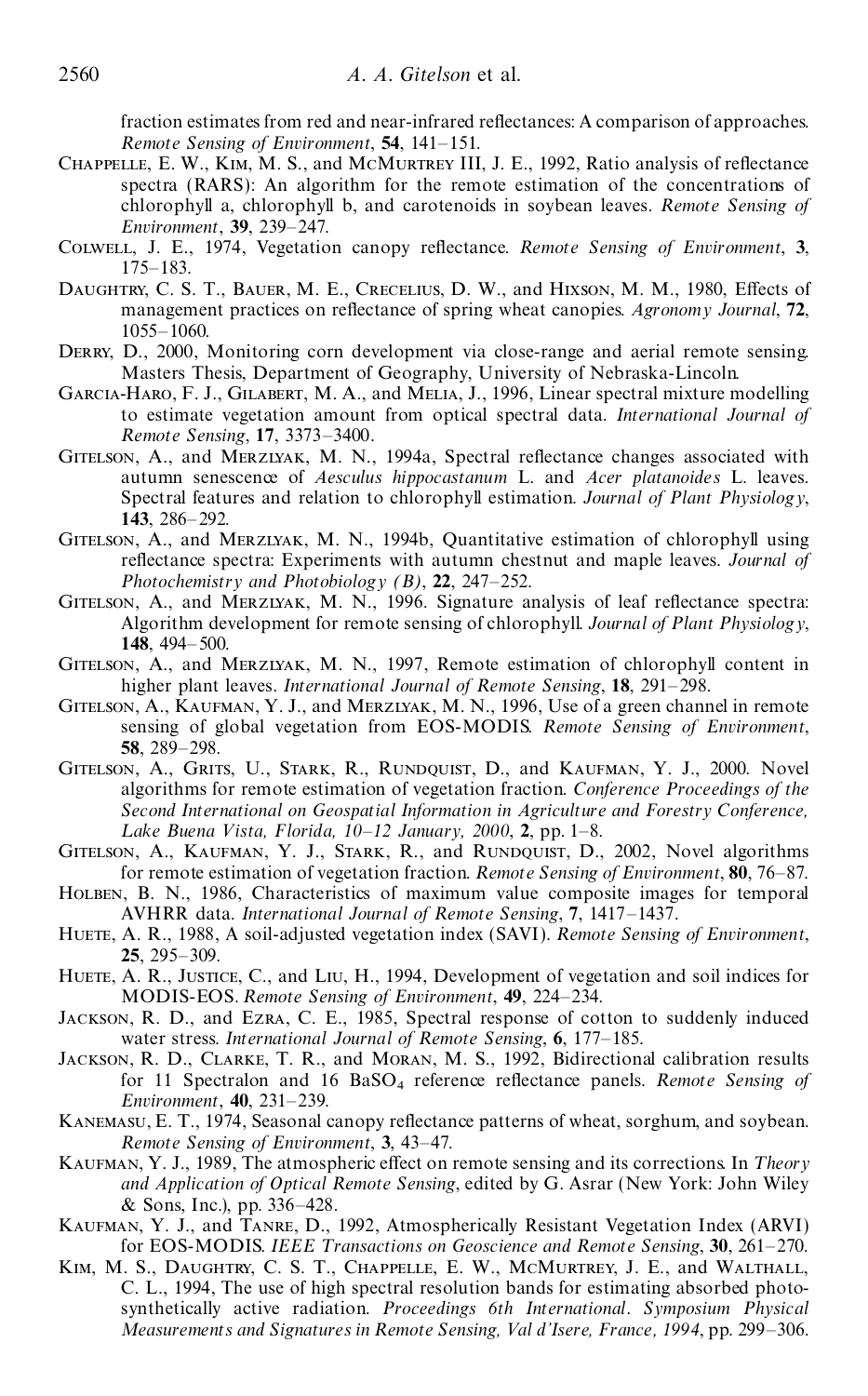- Lelong, C. C. D., Pinet, P. C., and Poilve, H., 1998, Hyperspectral imaging and stress mapping in agriculture: A case study on wheat in Beauce (France). *Remote Sensing of Environment*, **66**, 179–191.
- LICHTENTHALER, H. K., 1987, Chlorophyll and carotenoids: Pigments of photosynthetic biomembranes. *Methods in Enzymology*, **148**, 331–382.
- Lichtenthaler, H., Gitelson, A., and Lang, M., 1996, Non-destructive determination of chlorophyll content of leaves of a green and an aurea mutant of tobacco by reflectance measurements. *Journal of Plant Physiology*, **148**, 483–493.
- McMurtrey III, J. E., Chappelle, E. W., Kim, M. S., Meisinger, J. J., and Corp, L. A., 1994, Distinguishing nitrogen fertilization levels in field corn (Zea mays L.) with actively induced fluorescence and passive reflectance measurements. *Remote [Sensing](http://gessler.catchword.com/nw=1/rpsv/cgi-bin/linker?ext=a&reqidx=/0034-4257^28^2947L.36[aid=2703212]) of [Environment](http://gessler.catchword.com/nw=1/rpsv/cgi-bin/linker?ext=a&reqidx=/0034-4257^28^2947L.36[aid=2703212])*, **47**, 36–44.
- Merzlyak, M. N., Gitelson, A., Chivkunova, O. B., and Rakitin, Y. *R*., 1999, Nondestructive optical detection of pigment changes during leaf senescence and fruit ripening. *Physiologia Plantarum*, **106**, 135–141.
- MORAN, M. S., INOUE, Y., and BARNES, E. M., 1997, Opportunities and limitations for imagebased remote sensing in precision crop management. *Remote Sensing of Environment*, **61**, 319–346.
- Myneni, R. B., Hall, F. G., Sellers, P. S., and Marshak, A. L., 1995, The interpretation of spectral vegetation indexes. *IEEE T ransactions on Geoscience and Remote Sensing*, **33**, 481–486.
- Myneni, R. B., Nemani, R. R., and Running, S. W., 1997, Estimation of global leaf area index and absorbed par using radiative transfer models. *IEEE T ransactions on Geoscience and Remote Sensing*, **35**, 1380–1393.
- PICKUP, G., CHEWINGS, V. H., and NELSON, D. J., 1993, Estimating changes in vegetation cover over time in arid rangelands using Landsat MSS data. *Remote Sensing of Environment*, **43**, 243–263.
- Price, J. C., 1994, How unique are spectral signatures? *Remote Sensing of Environment*, **49**, 181–186.
- RICHARDSON, A. J., and WIEGAND, C. L., 1977, Distinguishing vegetation from soil background information. *Photogrammetric Engineering and Remote Sensing*, **43**, 1541–1552.
- ROBERTS, D. A., SMITH, M. O., and ADAMS, J. B., 1993, Green vegetation, nonphotosynthetic vegetation, and soils in AVIRIS data. *Remote Sensing of Environment*, **44**, 255–269.
- Roberts, D. A., Green, R. O., and Adams, J. B., 1997, Temporal and spatial patterns in vegetation and atmospheric properties from AVIRIS. *Remote Sensing of Environment*, **62**, 223–240.
- RUNDQUIST, D., RAMIREZ, J., and GITELSON, A., 2000, The effect of extreme background conditions on reflectance of vegetation and estimation of vegetation fraction. In *Proceedings of the Second International on Geospatial Information in Agriculture and Forestry Conference*, *L ake Buena V ista, Florida, 10–12 January, 2000*, Vol. **2**, 59–65.
- SANDMEIER, S., MULLER, C., HOSGOOD. B., and ANDREOLI, G., 1998, Physical mechanisms in hyperspectral BRDF data of grass and watercress. *Remote Sensing of Environment*, **66**, 222–233.
- SELLERS, P. J., 1985, Canopy reflectance, photosynthesis and transpiration. *International Journal of Remote Sensing*, **6**, 1335–1372.
- Schepers, J. S., Blackmer, T. M., Wilhelm, W. W., and Resende, M., 1996, Transmittance and reflectance measurements of corn leaves from plants with different nitrogen and water supply. *Journal of Plant Physiology*, **148**, 523–529.
- STARK, R., and GITELSON, A., 1999, Light distribution in field communities of irrigated wheat plants. In *Proceedings of the Fourth International Airborne Remote Sensing Conference and Exhibition*/*21st Canadian Symposium on Remote Sensing*, *Ottawa, Ontario, Canada, 21–24 June 1999*, pp. 321–326.
- Stark, R., and Gitelson, A., 2000, Radiation regime in irrigated wheat. *Proceedings of the Second International on Geospatial Information in Agriculture and Forestry Conference, L ake Buena V ista, Florida, 10–12 January 2000*, **2**, pp. 89–96.
- Steven, M. D., Biscoe, P. V., Jaggard, K. W., and Paruntu, J., 1986, Foliage cover and radiation interception. *Field Crops Research*, **13**,75–87.
- Tucker, J. C., 1979, Red and photographic infrared linear combination for monitoring vegetation. *Remote Sensing of Environment*, **8**, 127–150.